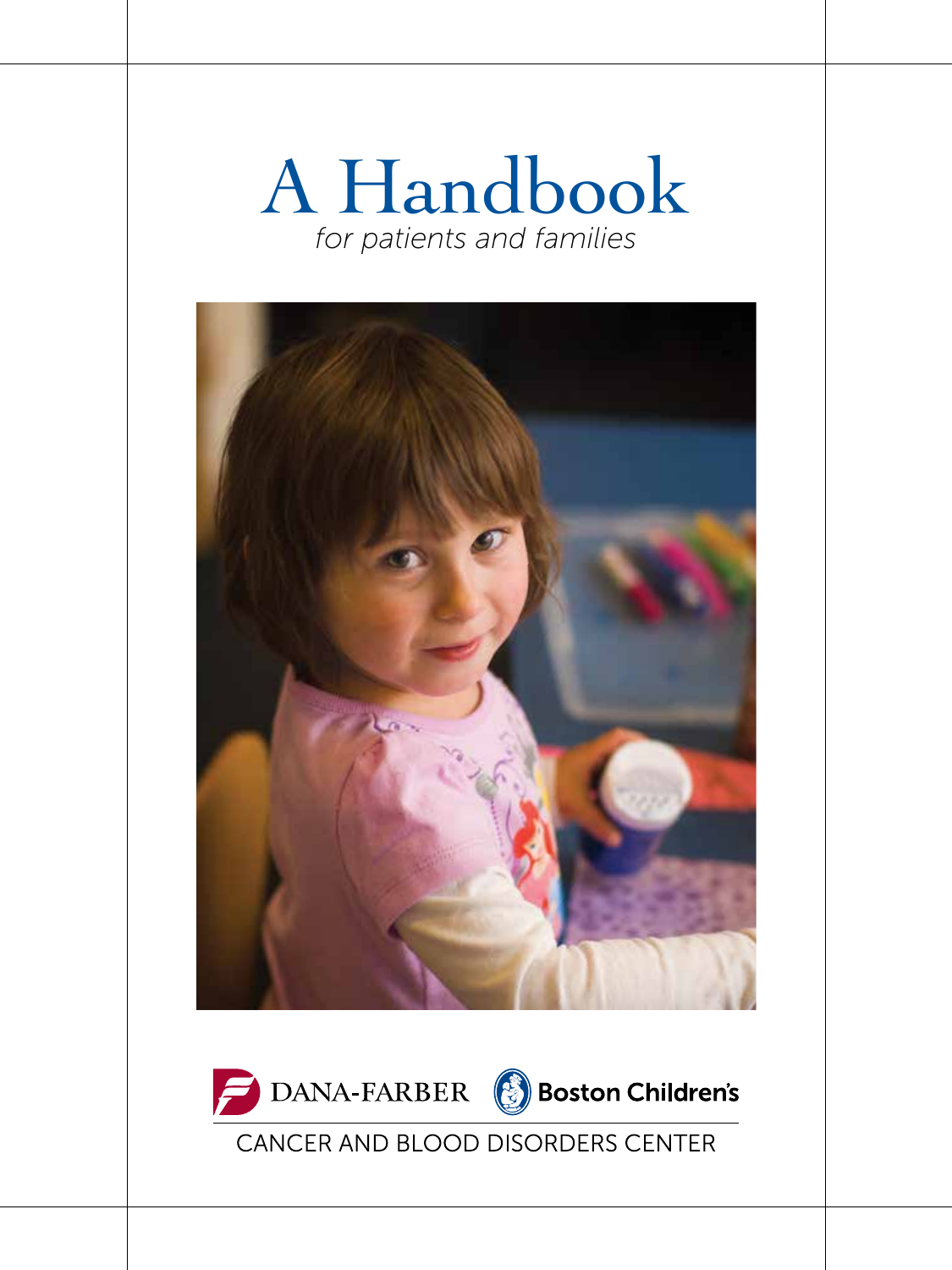# Welcome

Our interpreters can help you communicate in many different languages, in person or by phone.

If you need an interpreter, call: 617-632-3673 Dana-Farber 617-355-7198 Boston Children's Hospital اذا احتجت الى مترجم اتصل ب : 617-632-3673 617-355-7198Si necesita un intérprete, llame al: 617-632-3673 Dana-Farber 617-355-7198 Boston Children's Hospital Se precisar de um intérprete, ligue ao: 617-632-3673 Dana-Farber 617-355-7198 Boston Children's Hospital Если Вам требуется помощь переводчика, звоните 617-632-3673 Dana-Farber 617-355-7198 Boston Children's Hospital

#### Important Phone Numbers

#### *If you have a life-threatening medical emergency away from the hospital, dial 911.*

For non-emergency situations, call Dana-Farber's Jimmy Fund Clinic at 617-632-3270, weekdays from 8 a.m. to 5 p.m.

After 5 p.m. on weekdays or anytime on holidays and weekends, call the page operator at 617-632-3352 and ask for the pediatric hematology/oncology fellow or stem cell transplant fellow on call.

My important phone numbers:

Getting Started, 3-4 Finding Your Way, 5-7 Your Child's Treatment, 8-11 Treating the Whole Patient, 12-13 Support and Counseling, 14-15 Patient Resources and Education, 16-18 Surviving Cancer, 19 Basics, 20-24 How to Help, 25-26 Phone Numbers, inside back cover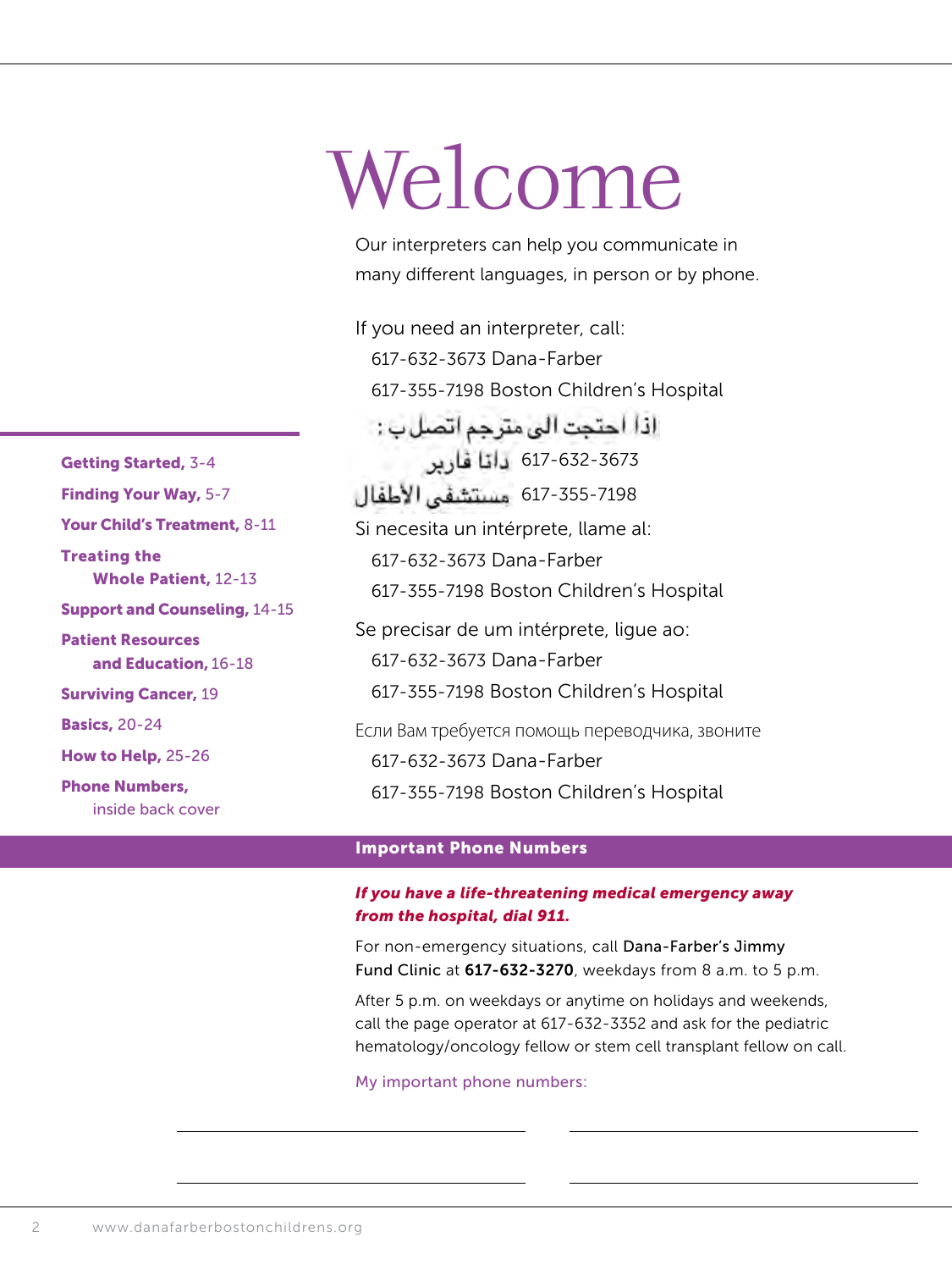#### GETTING STARTED



### Getting Started

#### Tips for Patients and Family Members

Talk with your health care team. Always feel free to ask questions or have something explained if you don't understand. Patients and their family members are important members of the health care team.

Get support when you need it. When you meet with your health care team, bring a friend or extra family member to take notes or help you make important decisions.

Bring your ID cards. Keep your insurance card and hospital cards with you at all times.

#### A Note to Families and Friends

No one is prepared to learn that their child has cancer or a blood disorder. Our doctors, nurses, and other health care professionals know that a diagnosis of cancer or another serious illness deeply affects the entire family. We encourage you to accept support from your friends, family members, and our staff.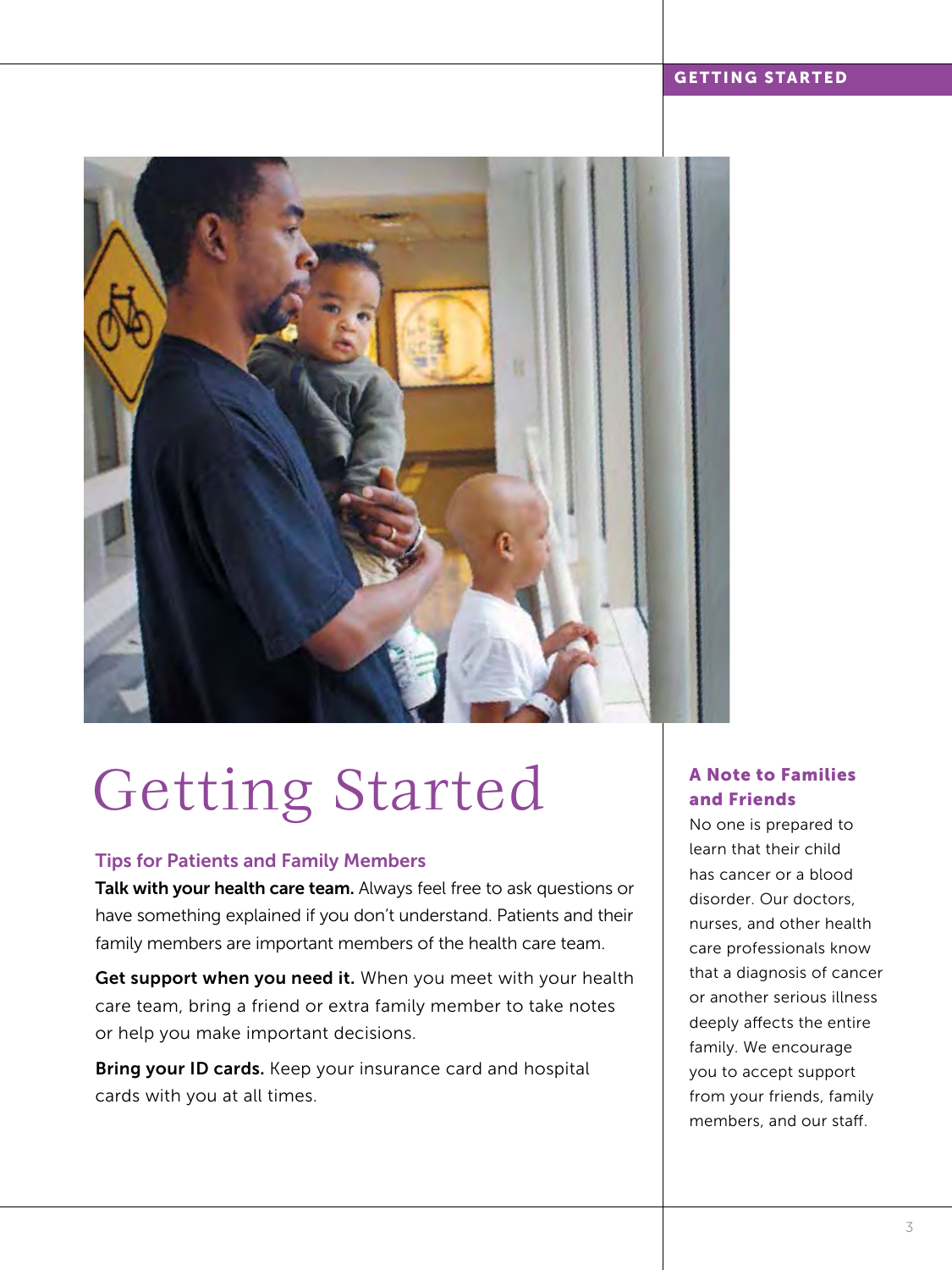

Know your medications. Keep a list of the medications your child takes and any allergies he or she may have, and carry it with you. You will be asked to update the list at each clinic visit or hospitalization.

Learn more. If you've done any research, bring copies along and ask members of your care team to explain how these findings apply to you.

#### Your Child's Insurance

Soon after diagnosis, it is important to verify insurance coverage and/or arrange payment for medical care at Boston Children's and Dana-Farber. Financial counselors and resource specialists are available to help, and will give you a "Paying for Your Child's Care" brochure to help you learn how to make financial arrangements.

Financial counselors work with your insurance company to help verify or arrange coverage for care at Boston Children's, Dana-Farber, Brigham and Women's Hospital, or elsewhere. We also advise that you call your insurance plan (at the number on your insurance card) to ask if you're eligible to be assigned a case manager.

If you do not have health insurance, please call a financial counselor at 617-632-3455 (Dana-Farber) or 617-355-7201 (Boston Children's).

4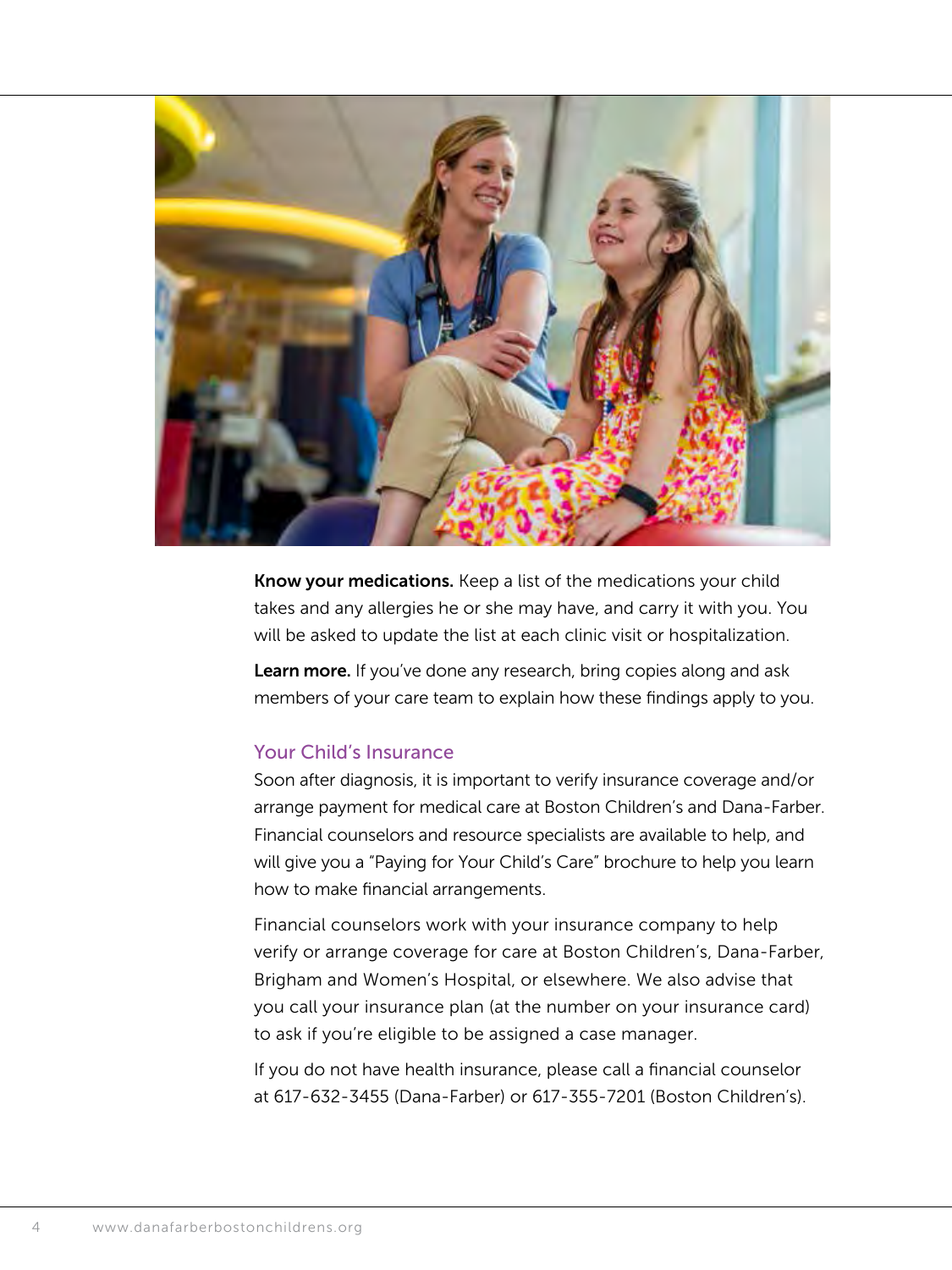## Finding Your Way

Boston Children's Hospital is located at 300 Longwood Ave. in Boston. Dana-Farber is located nearby, at 450 Brookline Ave. An indoor bridge connects Dana-Farber and Boston Children's. See the map on the next page to see how the two campuses connect.

For recorded directions, call 617-355-5036 (Boston Children's) or 617-632-3400 (Dana-Farber).

#### Parking

At Boston Children's Hospital: The parking garage is open 24 hours a day and located at the corner of Blackfan Circle and Longwood Avenue (across the street from the hospital's main entrance). Valet parking is available 24 hours a day, for an additional \$4 above the parking garage fee. (The fee is waived for cars with handicapped plates or placards.)

At Dana-Farber: The parking garage is open weekdays from 6 a.m. to 10 p.m. It is located under the Yawkey Center for Cancer Care, at 450 Brookline Ave. Valet and self-service parking are available at the same rate. Enter the Dana-Farber garage from Jimmy Fund Way. There are 10 reserved parking spots for pediatric patients and their families on level P3. Look for signage marked "For Pediatric Patients Only."

To learn more, call 617-355-4168 (Boston Children's) or 617-632-3134 (Dana-Farber). Or find rates online at *www.danafarberbostonchildrens.org/Directions.aspx*.

#### More Maps and Tips Online

Visit our website to find additional maps and tips. Visit *www.danafarber bostonchildrens.org* and click on "Directions."

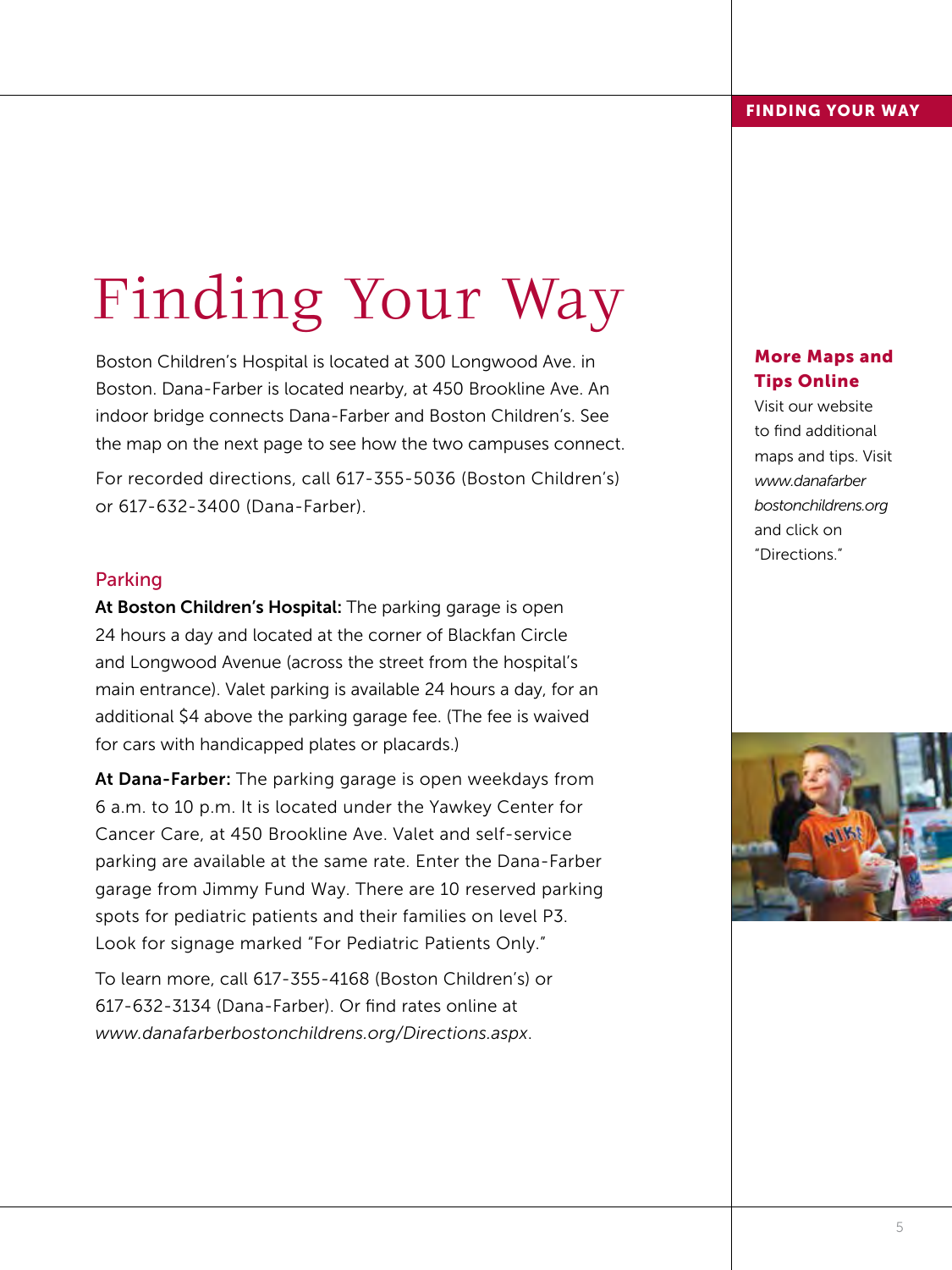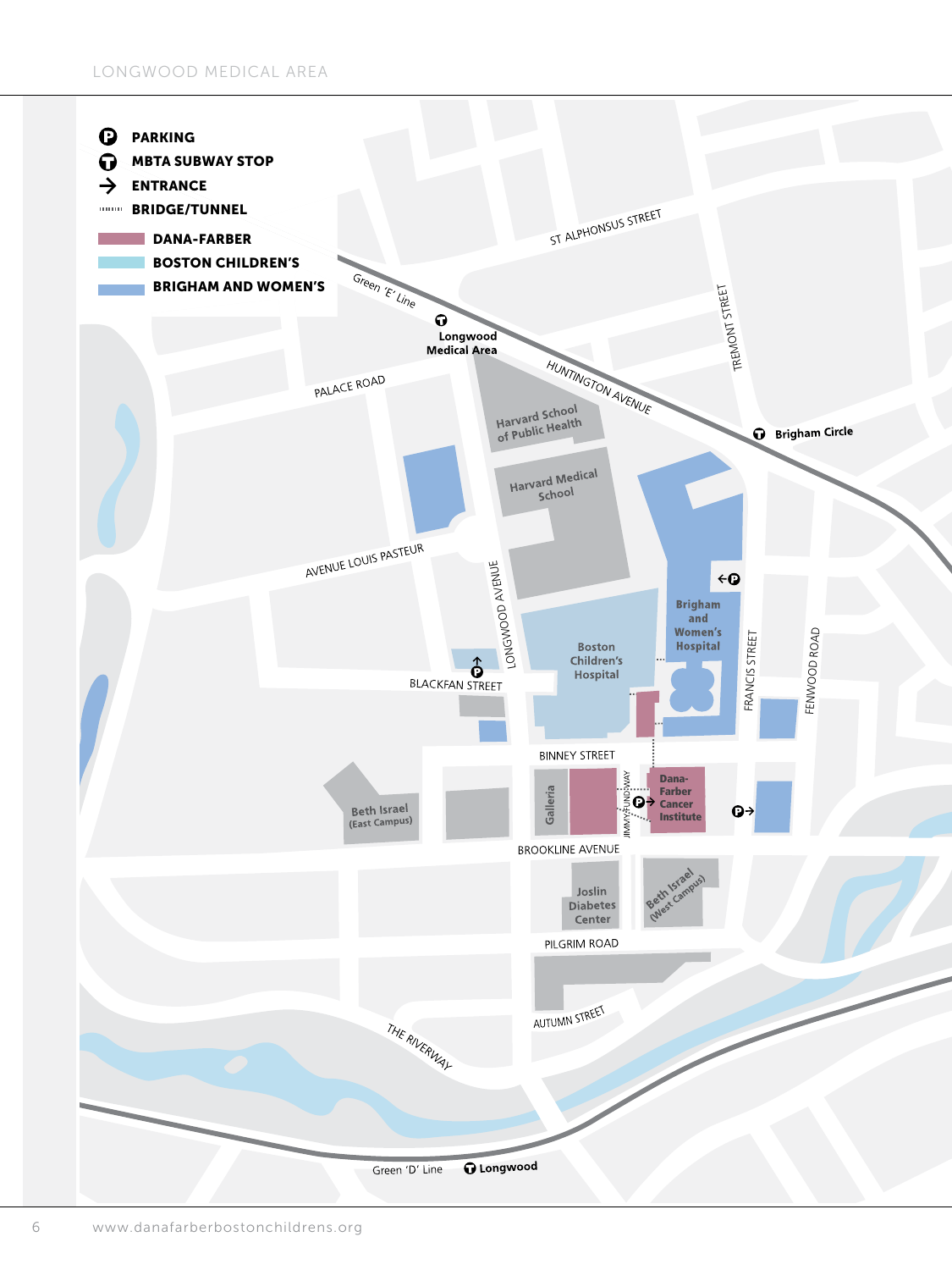#### DANA-FARBER AND BOSTON CHILDREN'S HOSPITAL

FINDING YOUR WAY



 $\rightarrow$  The red arrows on this map show routes between areas where patients are most often treated at Dana-Farber and Boston Children's Hospital.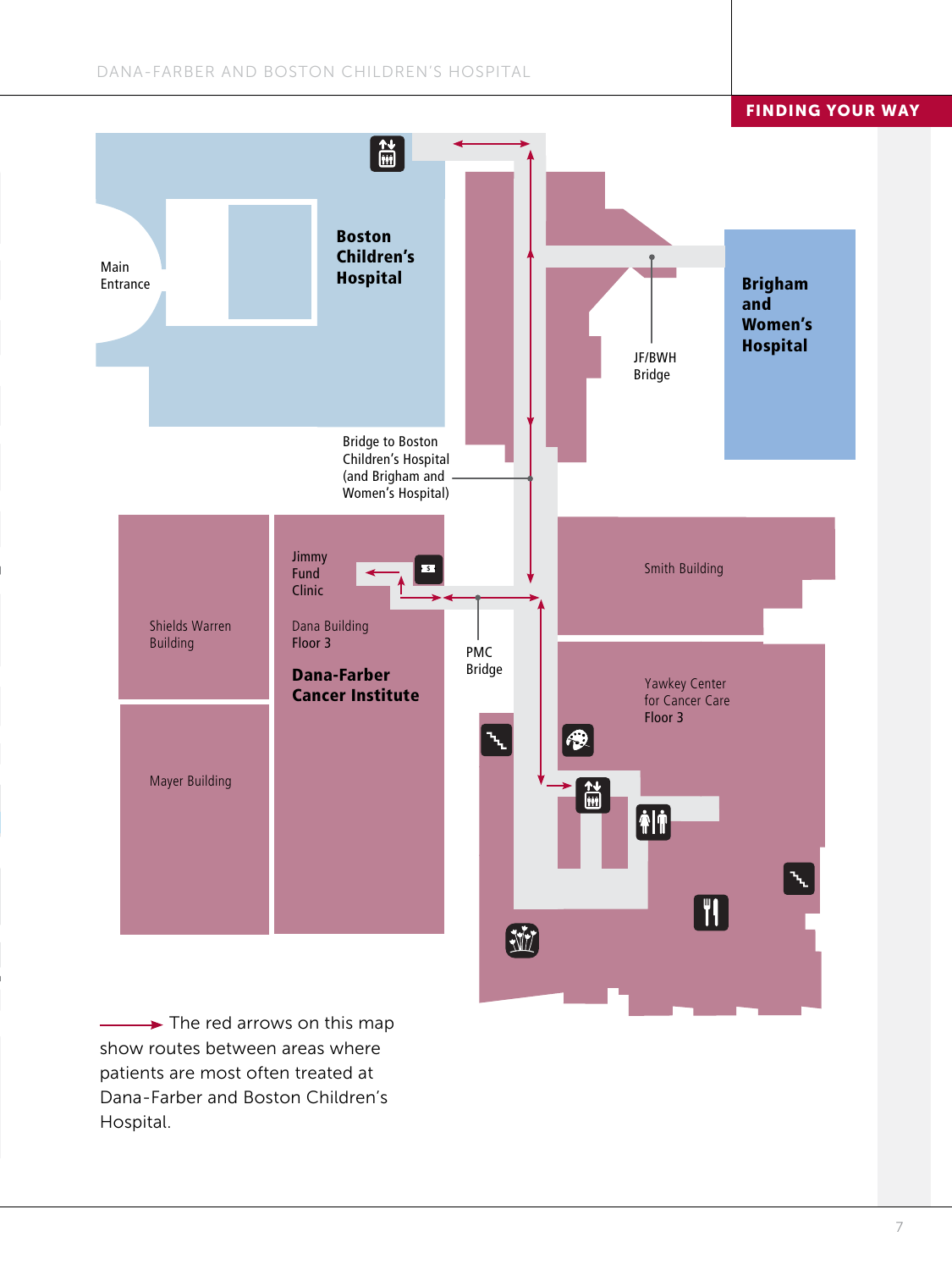### Your Child's Treatment

Our specialists work together to treat young patients diagnosed with cancer or a blood disorder. Each child is assigned a primary clinical team, consisting of a fellow or nurse practitioner, an attending physician, a nurse, and a psychosocial provider. At every step, this team will include you in health care decisions.



The inpatient care team makes rounds on the units at Boston Children's Hospital every morning. They will talk with you about the progress of your child's treatment. In Dana-Farber's Jimmy Fund Clinic, you will meet with your primary team for checkups. These are good times to ask questions or share concerns.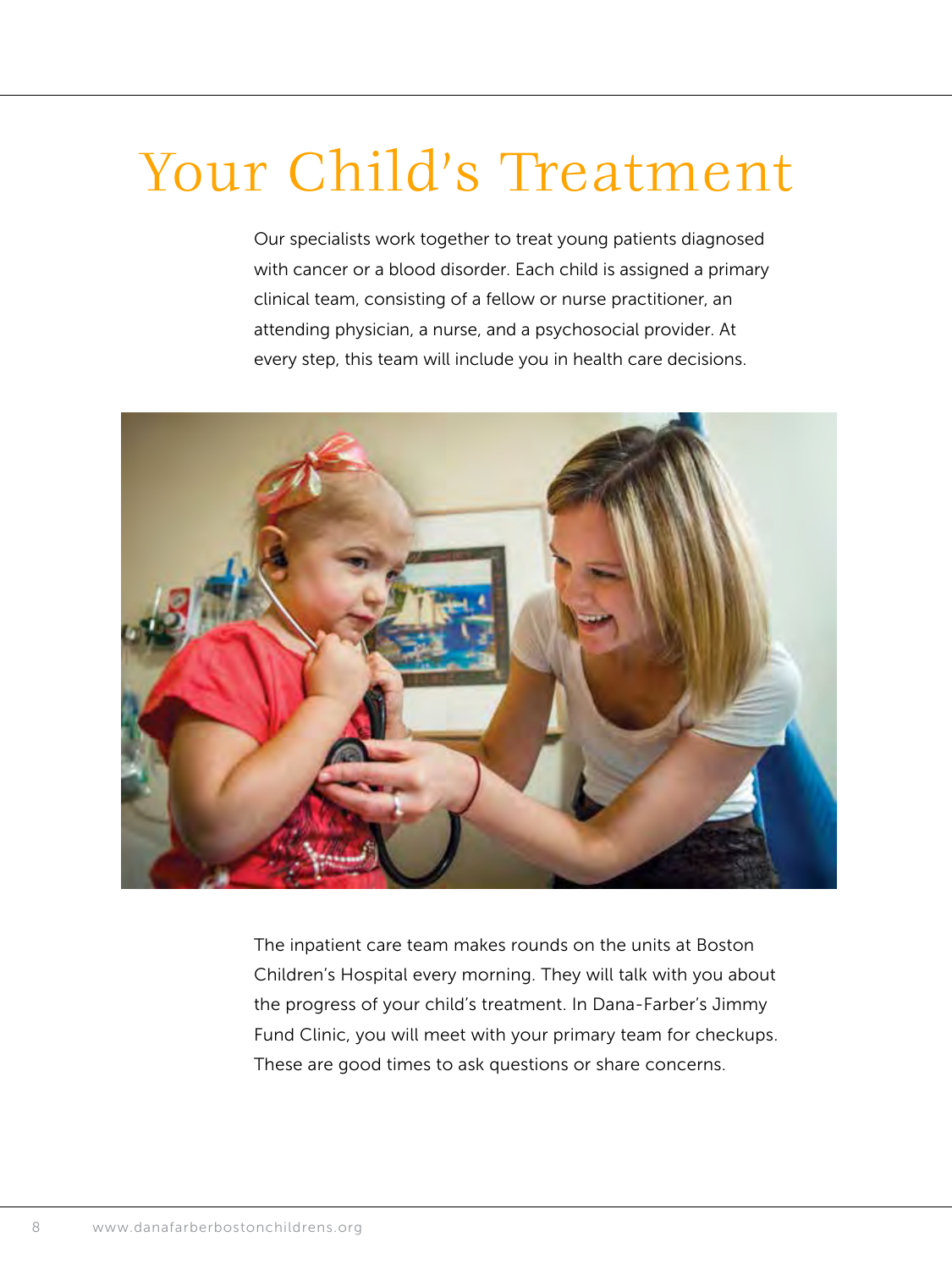#### Treatment Locations

Care for children and teens takes place at both Dana-Farber and Boston Children's. Most inpatient procedures and overnight stays happen at Boston Children's. Subspecialty and radiology appointments are also at Boston Children's. Most outpatient visits are at Dana-Farber's Jimmy Fund Clinic. If radiation therapy is needed, you'll go to Brigham and Women's Hospital.

Here are some important patient care areas to remember:

- Emergency Department at Boston Children's: main entrance
- Jimmy Fund Clinic at Dana-Farber: on Dana 3
- Hematopoietic Stem Cell Transplantation Unit at Boston Children's: on the 6th floor
- Oncology Unit at Boston Children's: on the 6th floor
- Operating Rooms at Boston Children's: on Main 3
- Neuro-Oncology Unit at Boston Children's: on 9 NorthWest
- Radiology Department at Boston Children's: on Main 2
- Radiology Oncology at Brigham and Women's: lower level 2 of the Ambulatory Services building

#### Types of Treatment

Pediatric oncologists and hematologists at Dana-Farber/ Boston Children's Cancer and Blood Disorders Center are experts in all types of childhood cancer and related diseases. Your health care team will teach you about your child's disease, and explain what to expect during treatment. Here's a closer look at some of the types of care you may receive.

#### Inpatient Care

Overnight stays at Boston Children's usually take place on the 6th floor or 9 NorthWest. Patients needing surgery may also spend time on other inpatient units.

To make your stay as easy as possible, each unit has special areas where patients and families can spend time away from the bedside. These include activity rooms (one for all patients and one for teens), a family lounge, and the Pediatric Hematology/Oncology Resource Room. Other areas, such as the Center for Families, the Boston Children's playground, and the cafeteria, are options for patients who can leave the inpatient units.

#### YOUR CHILD'S TREATMENT

#### Radiation Therapy

The Radiation Therapy Department is located on Lower Level 2 of the Ambulatory Services building at Brigham and Women's Hospital. To get there from the Jimmy Fund Clinic, cross the PMC Bridge, take a left, and follow signs for Brigham and Women's Hospital. (See map on page 7.)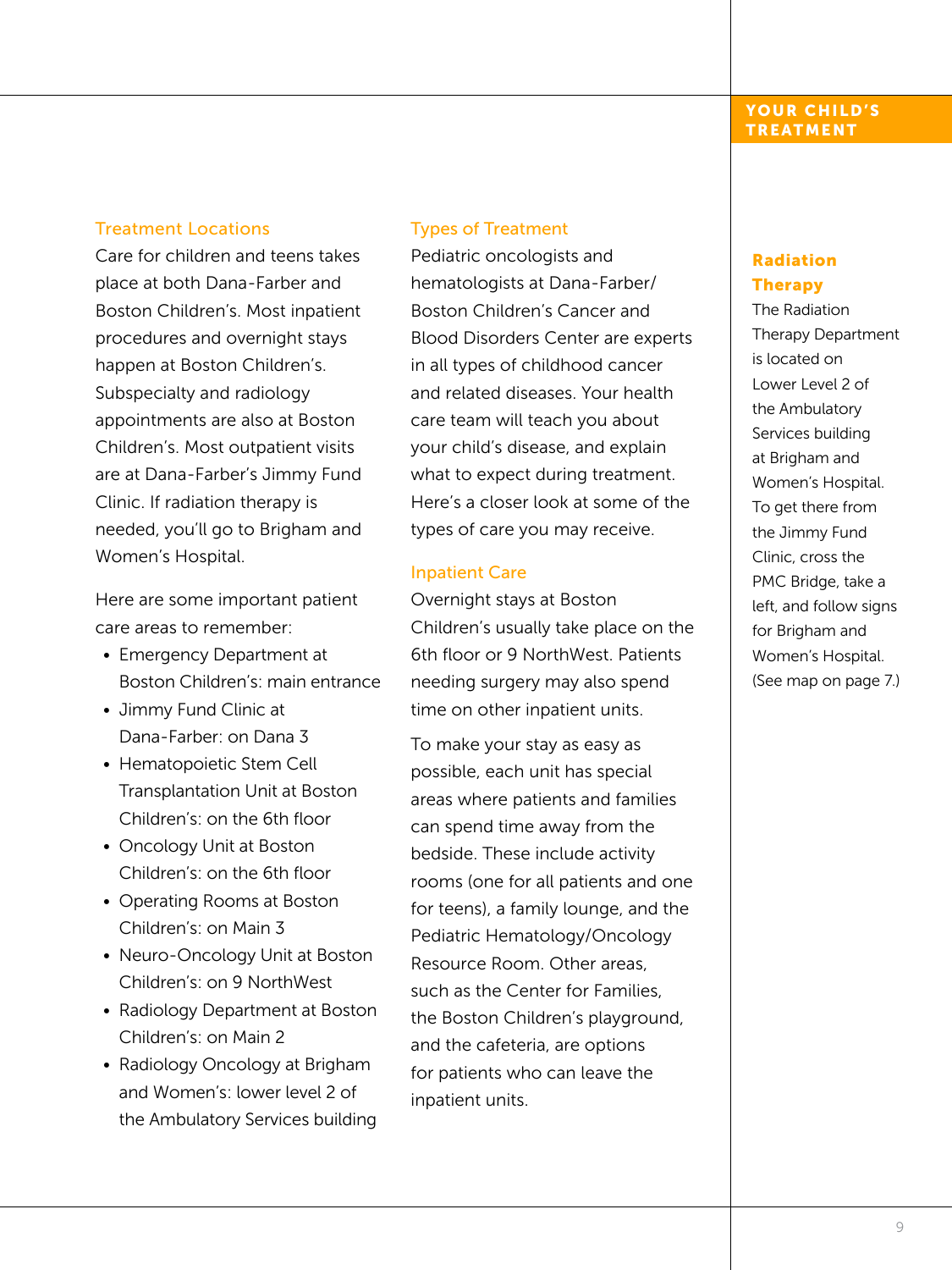

#### Outpatient Care

Most outpatient visits take place at Dana-Farber's Jimmy Fund Clinic on Dana 3. The clinic is open weekdays from 8 a.m. to 5 p.m. It is closed on weekends and holidays.

The timing of your appointments will vary, depending on the purpose of your visit. For example, longer chemotherapy infusions often begin early in the day, while shorter checkups may be scheduled in the afternoon. Lunch and snacks are provided.

In the Jimmy Fund Clinic's waiting area, the Betty Ann Blum and Marjorie Blum Pediatric Resource Room offers activities, books, loaner iPads, and other educational resources.

#### Chemotherapy and Infusion

Chemotherapy is medication used to destroy cancer cells and stop them from multiplying in the body. Chemotherapy may be given by mouth, injection, infusion, or delivered directly into the back.

Infusion delivers chemotherapy medications or other fluids into the body through a needle or device inserted into a vein. It may take a few minutes to several hours or days to finish. The treatments are usually repeated over certain time periods, called cycles.

#### Radiation Therapy

Radiation therapy uses highenergy X-rays to kill cancer cells or keep them from growing and dividing. If radiation therapy is needed, our pediatric radiation oncologist will meet with you to discuss all parts of radiotherapy and to outline an individualized treatment plan.

#### Stem Cell Transplant

A bone marrow transplant, also known as a hematopoietic stem cell transplant, may be used to treat certain types of childhood cancer, as well as some types of immunodeficiency, metabolic disorders, or bone marrow conditions. If required, your primary provider will arrange a consultation with the transplantation team.

#### **Surgery**

Surgery may be needed for several reasons, such as: obtaining a tissue sample (biopsy) for examination, removing or shrinking a solid tumor, collecting a bone marrow sample (called bone marrow aspiration or biopsy), placing a central line, easing pain, removing blockages caused by cancer cells, or repairing an area damaged by cancer. If surgery is necessary, your care team will provide detailed instructions about how to prepare.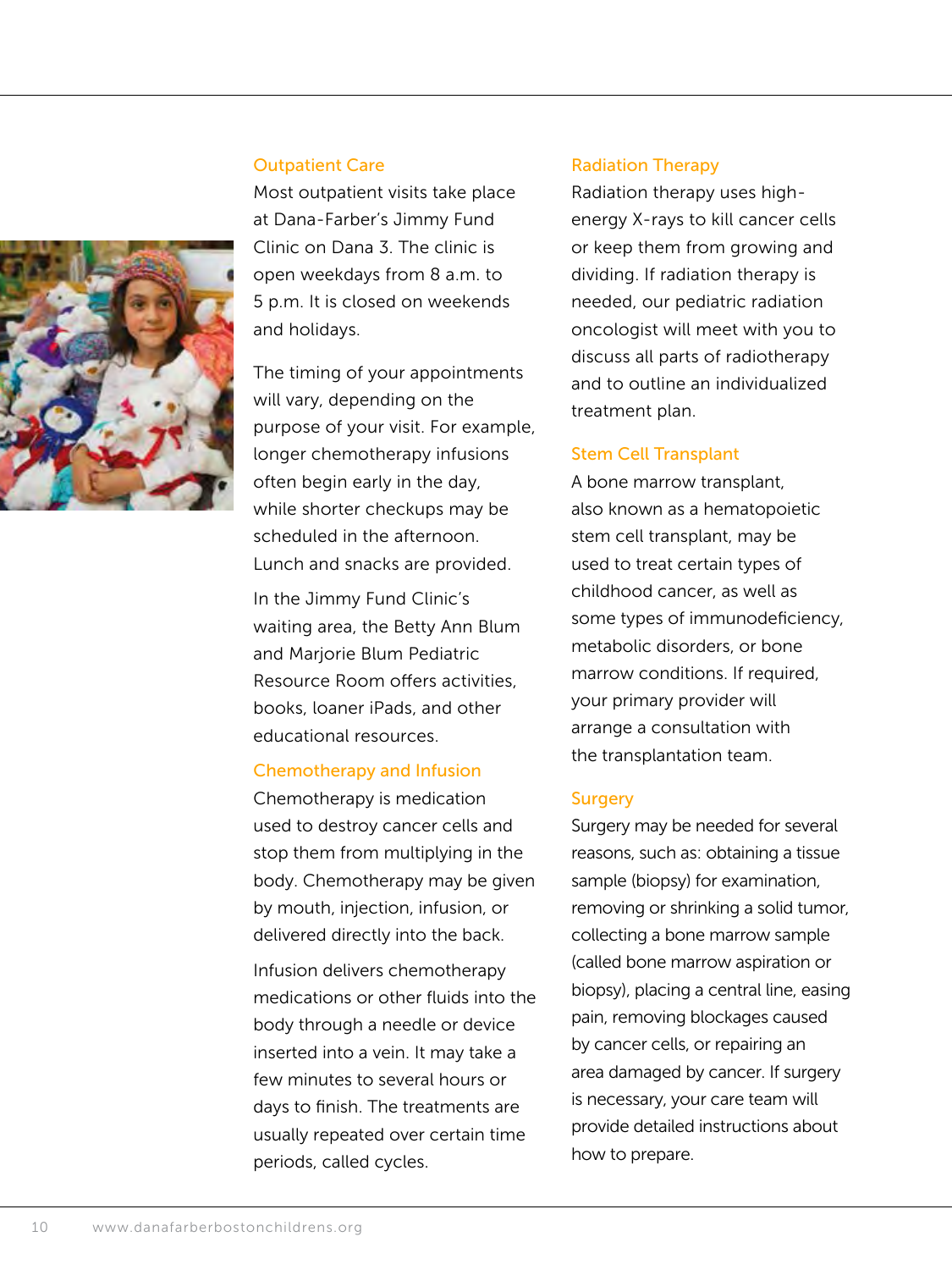#### YOUR CHILD'S TREATMENT

Most surgery takes place in the operating rooms at Boston Children's, Main 3. If an overnight stay is required after surgery, you will stay in an inpatient room. If the surgery does not require an overnight stay, you should be able to go home after an evaluation by the care team in the recovery room. Some procedures may take place in the Jimmy Fund Clinic.

#### Clinical Trials (Research Studies)

Many young cancer patients are cared for in research studies called clinical trials. Clinical trials test new therapies, look at new ways to give treatment, and explore ways to keep cancer from recurring.

While doctors might recommend a clinical trial, participation is entirely up to you. If you choose not to enroll, you will receive standard therapy. Before any treatment begins, the team will explain all parts of the study and ask you to sign consent forms. You can withdraw at any time, and your health care team is always available to answer any questions.

To find out whether the cost of a clinical trial is covered by your insurance company, talk with members of the study team, a financial counselor, or your insurance case manager.

#### Where to Pick Up Prescriptions

Prescriptions given at your clinic visit or when your child is discharged from the hospital can be sent to the pharmacy of your choice. You can pick up specially prescribed cancer medications at Dana-Farber's outpatient pharmacy on Yawkey 2.

CVS, located in the main lobby of Boston Children's, also offers a full-service pharmacy, It is open daily from 8 a.m. to 8 p.m. and the phone number is 617-975-3500.

You can pick up compound prescriptions, which are medications made from scratch, at a pharmacy near your home. Ask your nurse for a list of these pharmacies.

#### Caring for a Central Line

If your child receives a central line as part of his or her treatment, you can visit our website at *www. danafarberbostonchildrens.org/ central-line* to learn more about how the device works and get tips for caring for it at home*.*

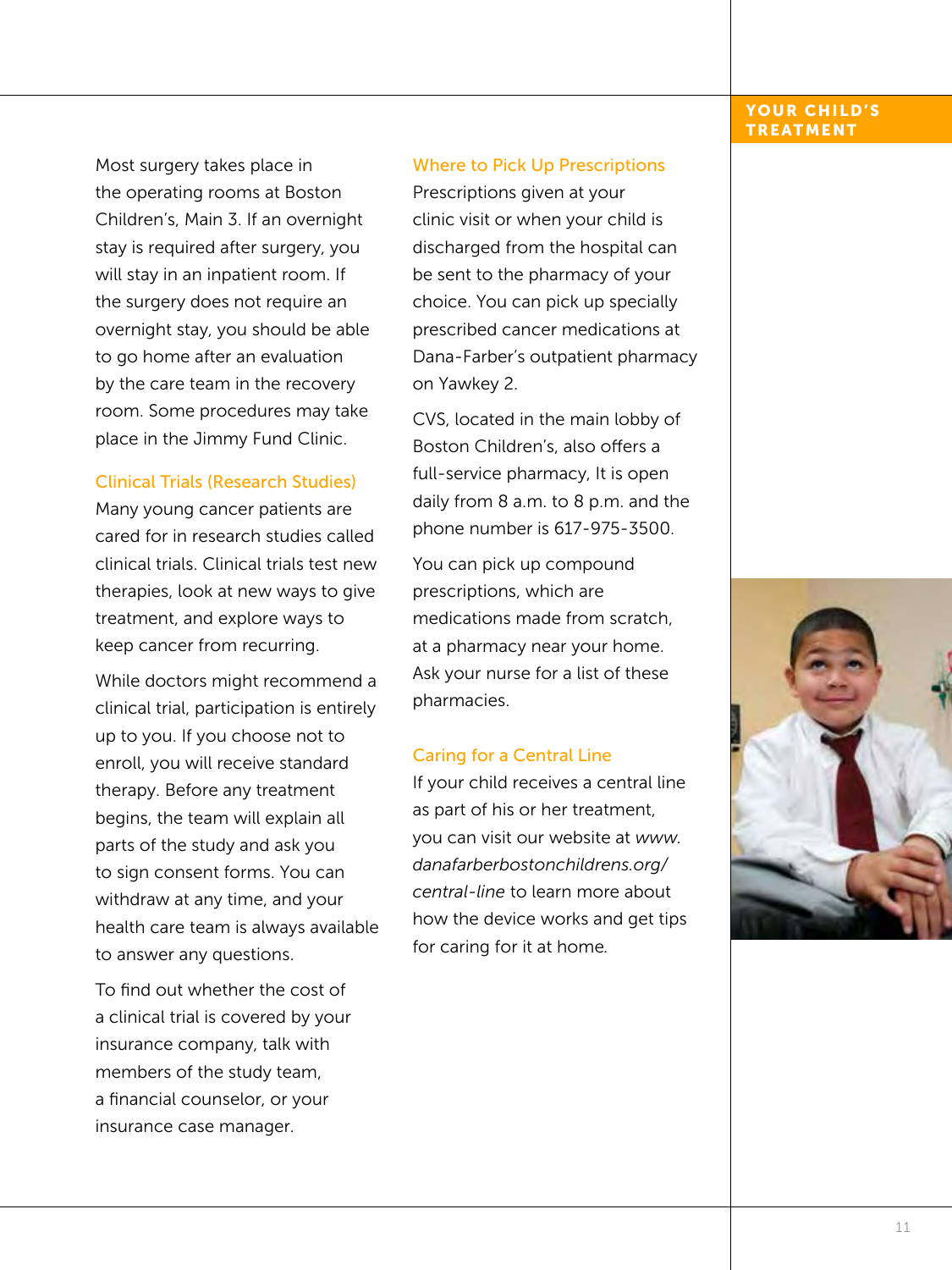### Treating the Whole Patient

Dana-Farber/Boston Children's Cancer and Blood Disorders Center offers programs and services designed to address the wide range of needs that can result from treatment. Our experts will work with you to promote the wellness of both your mind and body.

#### Integrative Therapies

Certain therapies, such as acupuncture and massage, can help ease the effects of cancer and its treatment, and promote well-being. The Leonard P. Zakim Center for Integrative Therapies at Dana-Farber



provide these and other services, including reiki, guided imagery, therapeutic touch, meditation, yoga, and music therapy. Clinicians work with families and their health care team to incorporate these therapies into the overall treatment plan. Call 617-632-3322 or visit *www.dana-farber.org/zakim*.

#### Pain and Symptom Management

The Pediatric Advanced Care Team (PACT) helps patients with advanced and life-threatening illness live as well as possible. PACT helps manage pain and symptoms, facilitates family and health care provider communication, and coordinates inpatient,

outpatient, and home care. The team includes doctors, a nurse, social worker, and coordinator, and acts as a resource to help you and your family make the best treatment choices. You can ask your primary oncologist to arrange a PACT consultation or call the team directly at 617-632-5042.

#### **Nutrition**

Nutrition is an important part of treatment for cancer and related diseases. Our registered dietitians and licensed nutritionists are specially trained in pediatric and cancer-specific nutrition, and provide services at both Dana-Farber and Boston Children's. Working with you and members of the care team, they will help you manage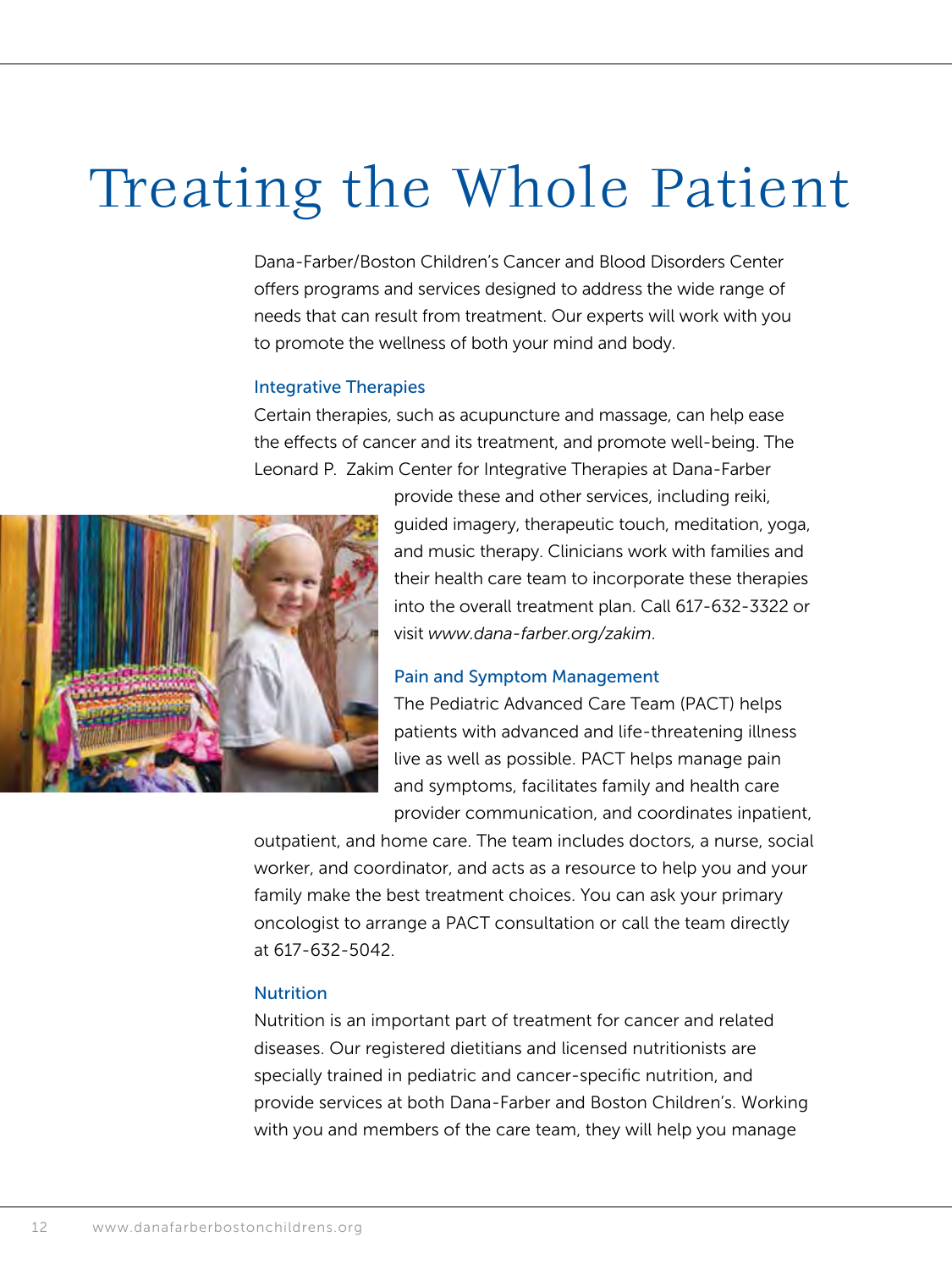

treatment-related side effects, such as nausea, vomiting, bowel irregularities, taste changes, and weight loss or gain.

A diet technician can discuss meal options with you when you arrive for inpatient stays, and will consult the registered dietitian or nutritionist as needed. If you would like to meet with a nutritionist at Boston Children's or the Jimmy Fund Clinic, ask your primary oncologist or nurse to arrange a consultation.

Hats, Wigs, Books, and More Friends' Place is a store on the first floor of Dana-Farber's Yawkey Center that offers items and services that can help patients adjust to

changes in appearance during or after cancer treatment. The store's experienced staff offers consultations to suggest a variety of ways to help minimize the physical effects of cancer therapy.

Friends' Place sells a wide range of specialty products, including: head coverings (wigs, hats, scarves, sleep caps), nonmetallic deodorants, skincare products, books, videos, and more. Call 617-632-2211 or visit *www.dana-farber.org/ friendsplace*.

#### TREATING THE WHOLE PATIENT

#### Visit the Healing Gardens

When you need a place to relax and enjoy nature, visit the Stoneman Healing Garden on the third floor of Dana-Farber's Yawkey Center for Cancer Care. This indoor sanctuary features stone walls, seasonal flowers, and a canopy of greenery. Overlooking the garden is the Morse Conservatory, which offers a plant-free environment for patients with allergies and other health concerns. Boston Children's also offers an outdoor courtyard for oncology patients on the sixth floor.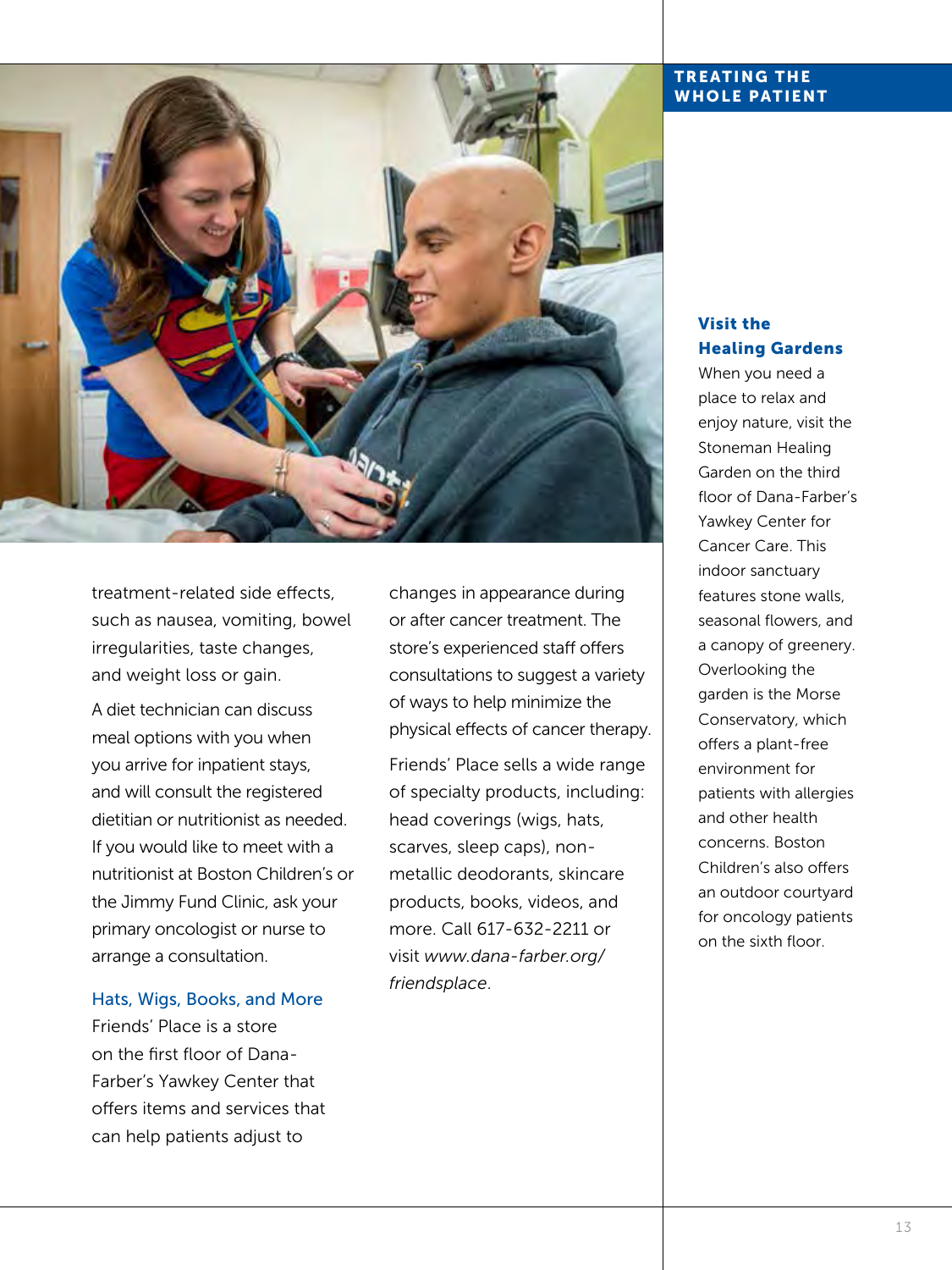## Support and Counseling

Dana-Farber/Boston Children's Cancer and Blood Disorders Center offers programs and services designed to help you and your family. Here are some of the support and counseling services you may want to consider using.



#### Psychosocial and Emotional Support

To support the whole family, our Pediatric Psychosocial Services team offers a wide range of mental health services and emotional support to patients and families. Your family will be assigned a psychosocial clinician (psychologist or social worker) who is available during your inpatient stay and outpatient visits. This person will assess your needs, give you information about the impact of cancer on families, and meet with you at your request.

In addition, we offer play therapy, behavioral therapy (such as relaxation and other techniques to manage pain or anxiety), school consultations, and more.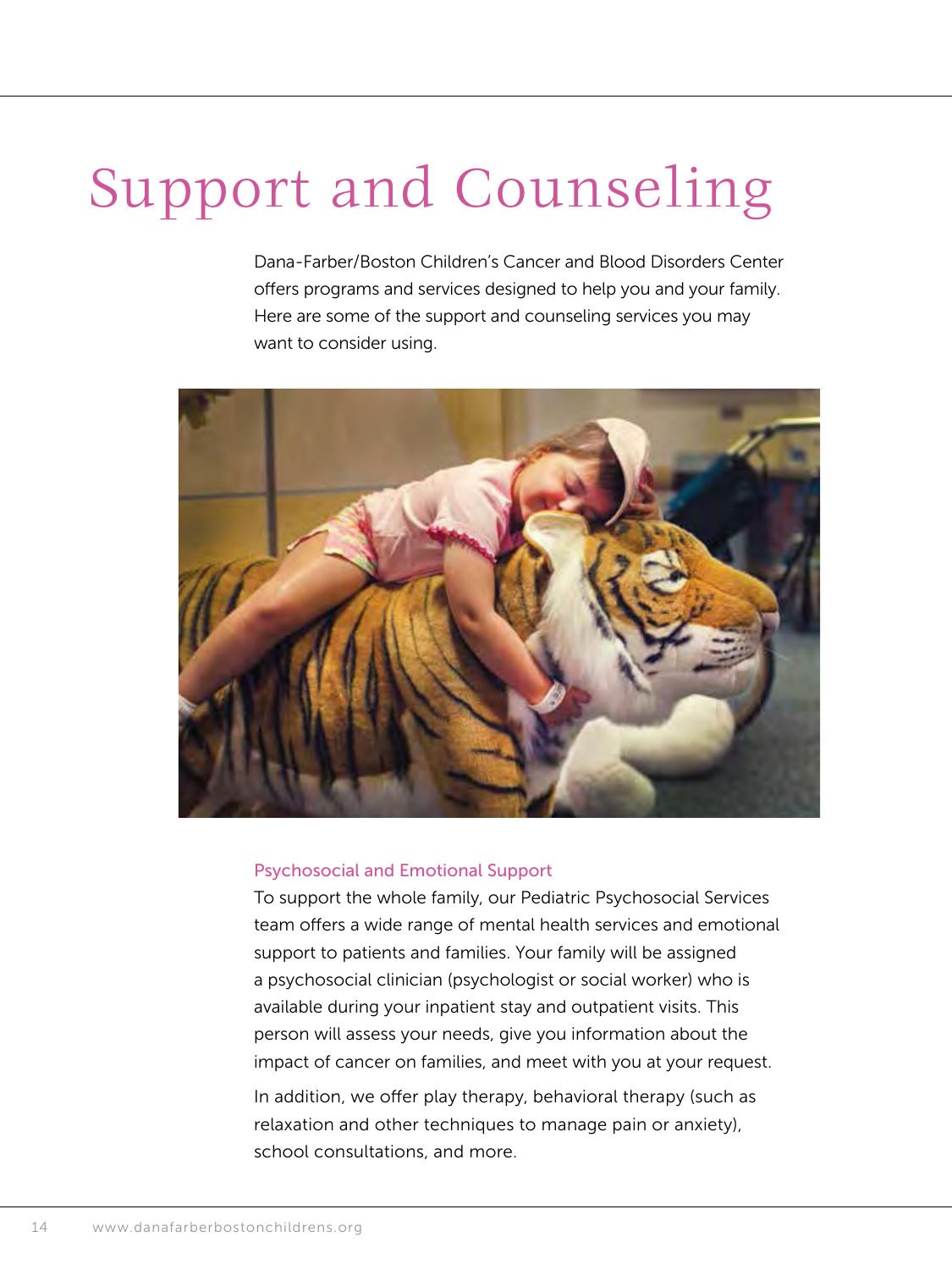#### **SUPPORT AND COUNSELING**

#### Family Support

Parents need to learn a lot about their child's care, while also dealing with their own feelings and caring for other members of the family. Your psychosocial clinician can help you communicate with your child and other family members about the diagnosis, work with your health care team, and support you as you go through treatment. Therapy is available to help during different stages of the patient's illness for individuals, couples, siblings, and families. We also give brothers and sisters materials that help them cope with their sibling's cancer.

#### Spiritual Care (Chaplains)

Our chapels provide a place for quiet reflection for persons of any belief. Chaplains can offer clinic or bedside visits, worship services, spiritual counseling, prayer, sacraments, or a sympathetic ear. Tell a staff member about any special preferences or needs related to your beliefs, and the care team will accommodate you whenever possible.

The chapel at Dana-Farber is on Yawkey 2. At Boston Children's, the chapel is on Farley 1. To reach Dana-Farber's Spiritual Care, call 617-632-3908. For Boston Children's, call 617-355-6664.

#### Support Groups

We offer several support groups to guide your family through the cancer experience, including a Caregiver's Circle and a "Just for Sibs" group, run by members of the Pediatric Psychosocial Oncology team. We also offer informal gatherings and group activities in the Resource Rooms at Boston Children's and Dana-Farber. For a list of current support groups, go to the Patient and Family Resource Room on the 6th floor of Boston Children's or the Blum Pediatric Resource Room on Dana 3 at Dana-Farber. Call the psychosocial group social worker at 617-632-5359.

#### Ethics Consult

The ethics consult service can help your family and health care team talk about, understand, and reach an agreement about ethical issues, such as whether or not to receive additional cancer therapy. They also help you decide the best course of action for yourself or your child.

To ask for an ethics consult, please leave a confidential voice message at 617-632-5713. You can also call the page operator at 617-632-3352 and ask for the ethics consultant on call at Dana-Farber. To learn more, visit *www.dana-farber.org/ethics.*

#### Pet Therapy

Paw Prints is a program at Boston Children's that arranges visits from trained therapy dogs for hospitalized children and their families. Call 617-355-6279.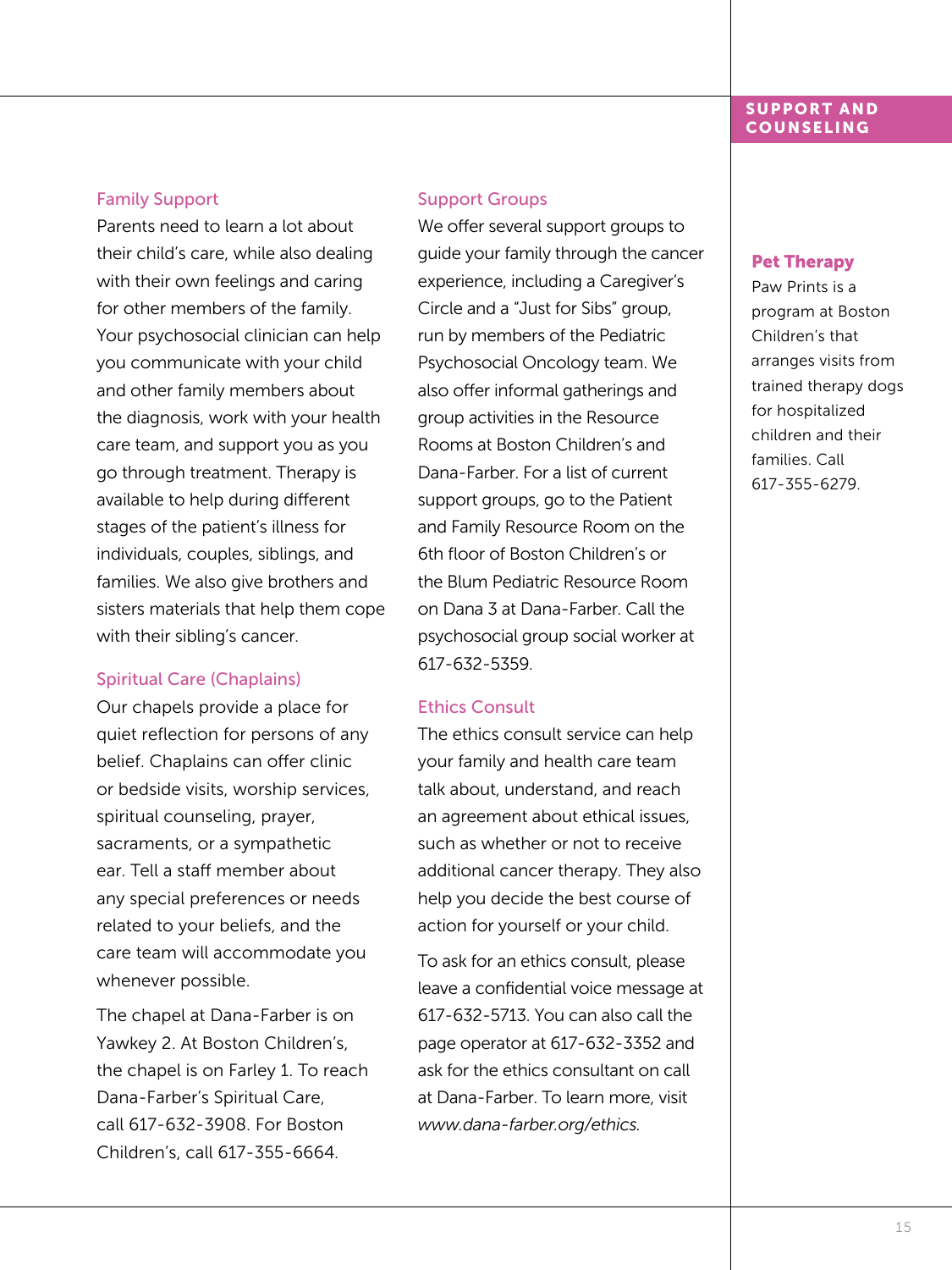### Patient Resources and Education

Dana-Farber/Boston Children's Cancer and Blood Disorders Center offers a number of resources and programs designed to help you and your loved ones address the challenges of living with cancer or a blood disorder.



#### Resource Centers

Visit our resource centers to learn more about your diagnosis, find programs that may interest you, and get answers to your questions about cancer. The centers offer Internet access, brochures on cancer-related topics, books, DVDs, educational workshops, and more. They are staffed by patient and family education specialists and volunteers.

Resource rooms also offer a variety of programs for your whole family to enjoy. You can learn more by visiting, calling, or finding the monthly calendar of activities at Boston Children's or Dana-Farber.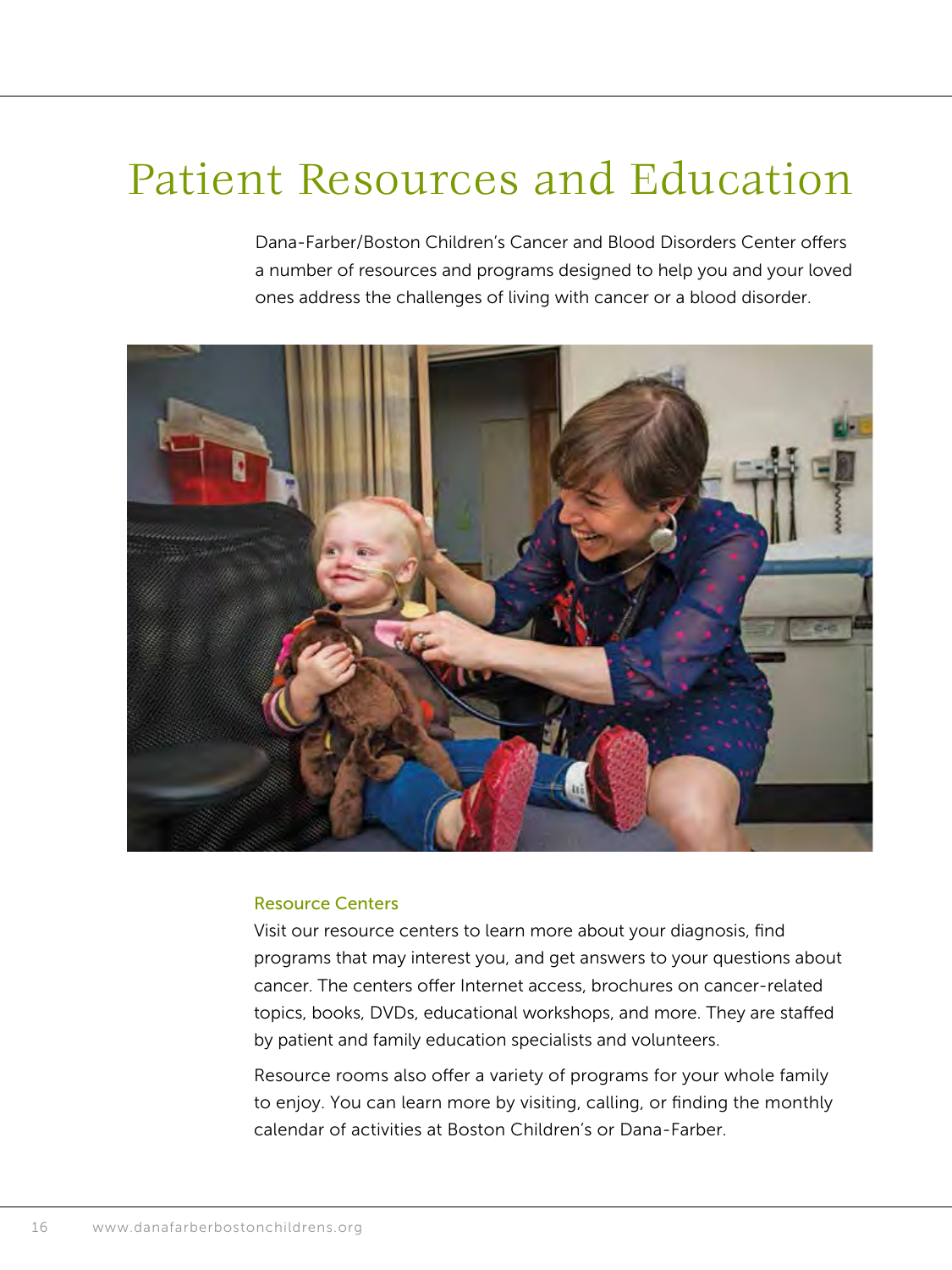#### PATIENT RESOURCES AND EDUCATION

The Betty Ann Blum and Marjorie Blum Pediatric Resource Room is on Dana 3 at Dana-Farber. Call 617-632-3900.

At Boston Children's, families can access the Pediatric Hematology/ Oncology Resource Room on the 6th floor as well as a resource room on 9 North West. Call 617-355-5645.

Boston Children's also has the Center for Families, located on the first floor of the Farley building, which offers general learning and support opportunities for the families of all patients. Visit to find computer access, as well as car seat or stroller loans. Call 617-355-6279.

#### Activity Centers

There are many opportunities for play, music, art, and other activities, such as playrooms in the inpatient units at Boston Children's and in the Jimmy Fund Clinic waiting area. Child life specialists, activity coordinators, adolescent specialists, and volunteers help you or your child feel comfortable before or after appointments, or during a hospital stay.

#### Addressing Your Concerns

Patient/Family Relations specialists are a good resource if you have concerns about your experience. They listen to your concerns and help you get answers to your questions. You can call Dana-Farber Patient/Family Relations at 617-632-3417 or Boston Children's Patient Relations at 617-355-7673.

#### Resource Program

The Pediatric Resource Program provides resource assistance to eligible families whose children are currently receiving treatment. This program helps eligible families with basic expenses, such as co-payments for their children's prescriptions, transportation costs, and meals during extended hospital stays.

Soon after diagnosis, you will meet with a resource specialist from the Pediatric Resource Program. He or she will assess your needs and help you identify and access support from local, regional, and federal aid programs. To speak with one of our resource specialists, call 617-632-5796, 617-632-6842, or 617-632-3365.



Patient Safety

Dana-Farber and Boston Children's have many systems in place to protect your safety, such as ID bands to help make sure your child receives the right medication. To ensure your safety, keep your child's medication list updated at all times, carry it with you, and share it with your child's health care team. If you have a question, or something doesn't seem right, speak up. To learn more, call 617-632-4935 (Dana-Farber) or 617-355-7742 (Boston Children's).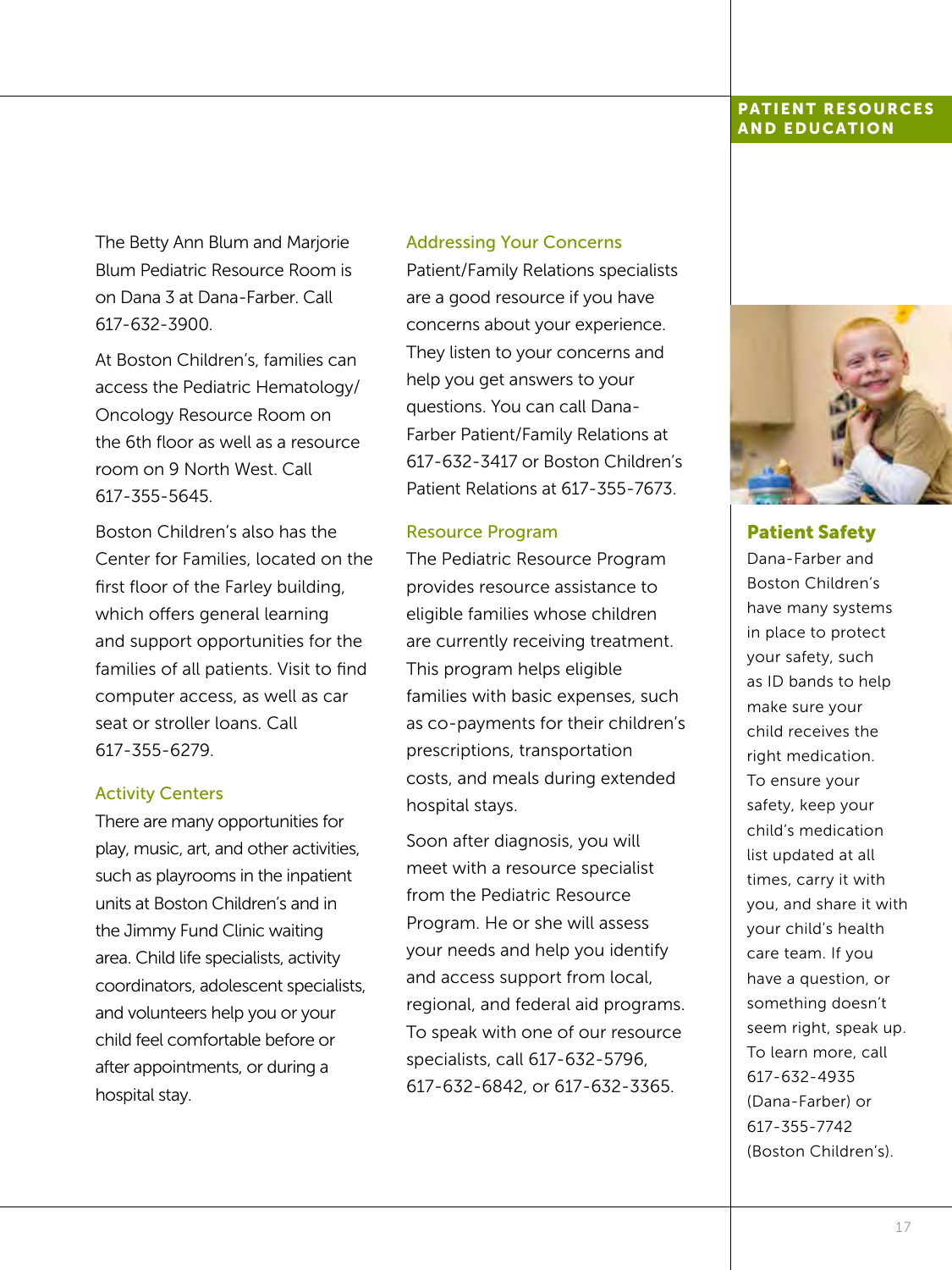

#### Back-to-School Program

The Back-to-School program can help ease your child's transition back to the classroom by preparing his or her classmates and teachers. They discuss your child's illness, treatment, side effects, and the emotional aspects of having cancer. Staff members also speak before classes and/or school personnel, tailoring their presentations to the grade level. For more information about the Back to School Program, call the Oncology Community Outreach Nurse at Boston Children's Hospital, 617-355-0472, or the Activities Department at

Dana-Farber's Jimmy Fund Clinic, 617-632-3278.

#### School Liaison Program

The School Liaison Program helps families and patients who have had treatment involving the central nervous system. Staff members help families understand the effects of their child's treatment, inform them about learning disorders, and help them negotiate the special education system. The program also collaborates with teachers and school staff, holding workshops to educate them about the unique needs of these patients. To learn more, call 617-632-5909.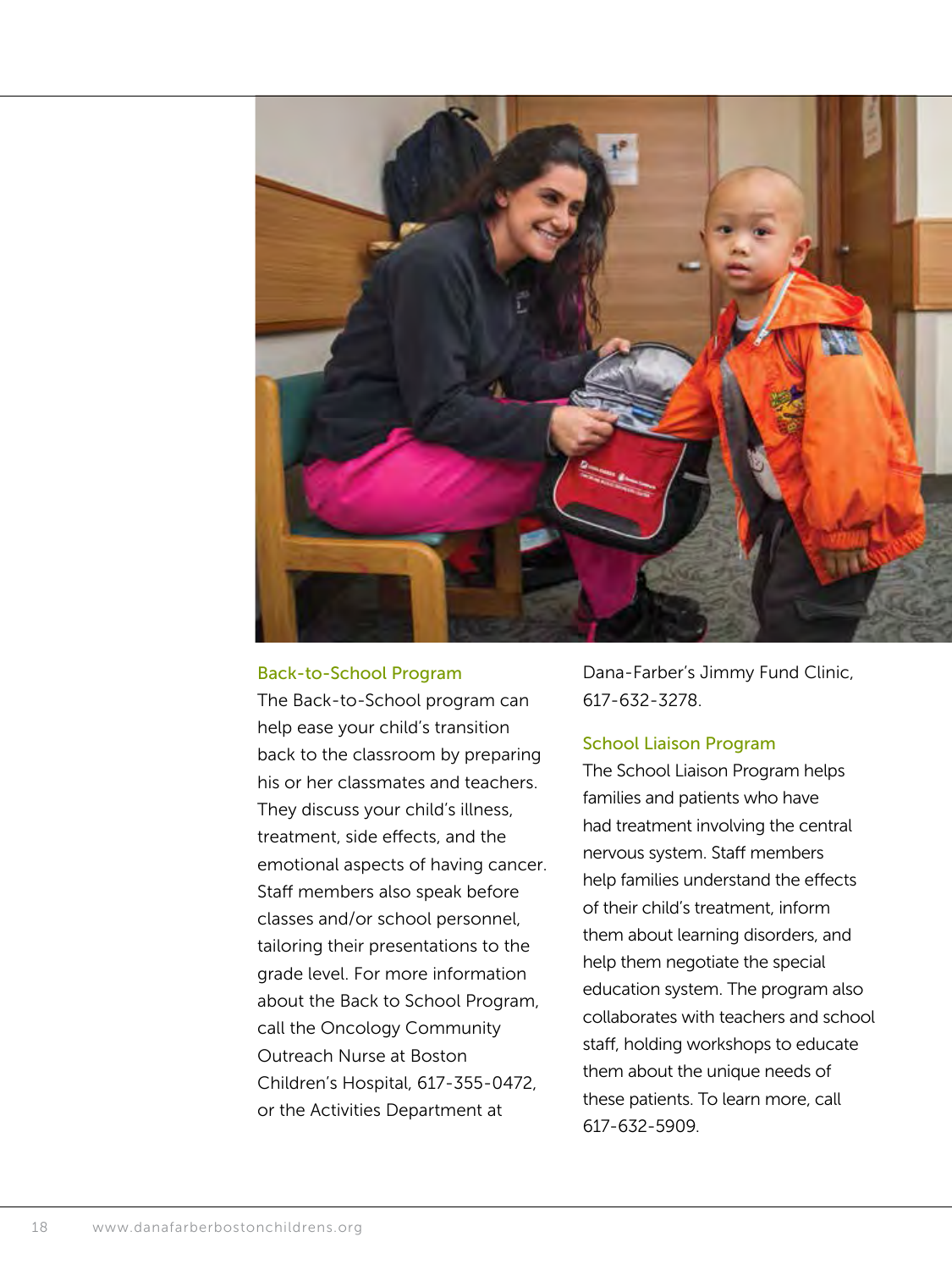#### PATIENT RESOURCES AND EDUCATION

#### Surviving Cancer

When your child completes treatment for cancer, your family will receive a "Transition to Survivorship" handbook that provides a road map for recommended screenings and lifestyle tips to help ensure a healthy future.

In addition, Dana-Farber's Perini Family Survivors' Center offers separate programs for young cancer survivors:

The David B. Perini, Jr. Quality of Life Clinic offers survivors of childhood cancer consultations and guidance for living well beyond cancer. Patients are eligible to visit the clinic after they have been off treatment for at least two years. Call 617- 632-5124 or email *perini\_clinic@ dfci.harvard.edu*.

The Stop & Shop Family Pediatric Neuro-Oncology Outcomes Clinic addresses the long-term needs of survivors of pediatric brain tumors. An experienced team of professionals provides a full range of individualized care. The goal is to monitor quality of life, minimize late effects, and prevent further problems. Call 617-632-2680 or email

#### *pedibraintumor@dfci.harvard.edu*.

STEPS, or "Success Through Education, Psychosocial support, and Socialization," is a support program that holds monthly events for adolescent and young adult brain tumor survivors and their parents or caregivers. Organized by survivorship experts from Dana-Farber, these activities offer attendees a chance to connect with one another, learn new skills, and have fun. Call 617-632-6080 or visit *www.dana-farber.org/STEPS*.

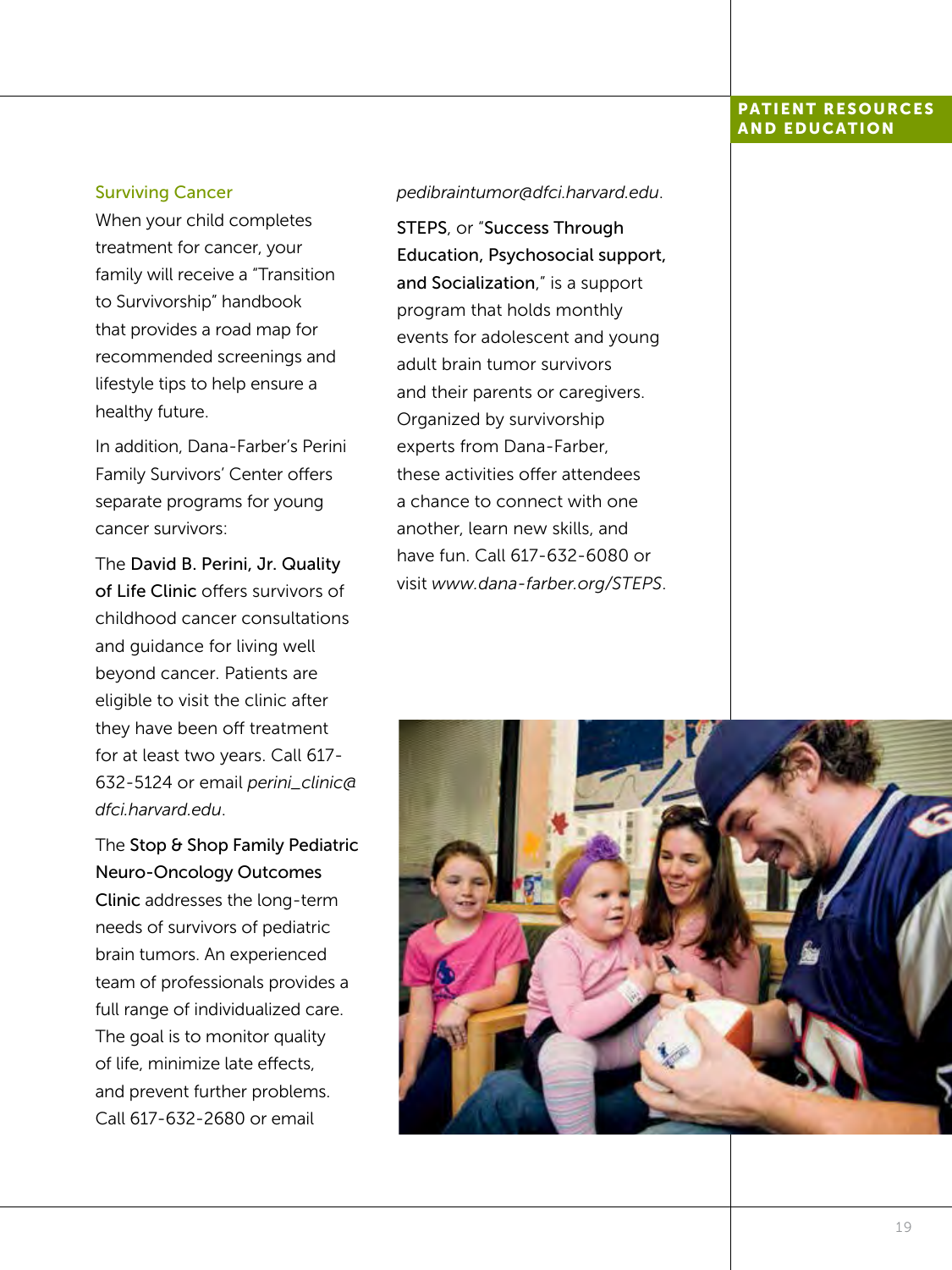## Basics

Where to eat, stay, get cash, and more

#### Resources for Newcomers

Patients, families, and visitors new to the Boston area can speak with volunteers at Dana-Farber/Boston Children's Cancer and Blood Disorders Center to get helpful information.

Dana-Farber's Ruth and Carl J. Shapiro Center for Patients and Families is on the first floor of the Yawkey Center. It offers selfservice information kiosks and a Concierge Desk staffed by volunteers who can provide advice, maps, and brochures. Call 617-632-3750.

The Center for Families at Boston Children's is dedicated to helping families find the information and resources they need to understand their child's medical condition and take part in their care. All patients, families, and professionals are welcome to benefit from the services provided by the center. Call 617-355-6279.

#### Where to Stay

Every patient room at Boston Children's includes space for one overnight guest. Some rooms have convertible recliners next to the patient's bed, while others have a bed built into the wall. If your family needs additional accommodations, support staff at the Center for Families at Boston Children's can help you make reservations at the Devon Nicole House, the Ronald McDonald House, area hotels, inns, bed and breakfasts, or home stays through an organization called Hospitality Homes.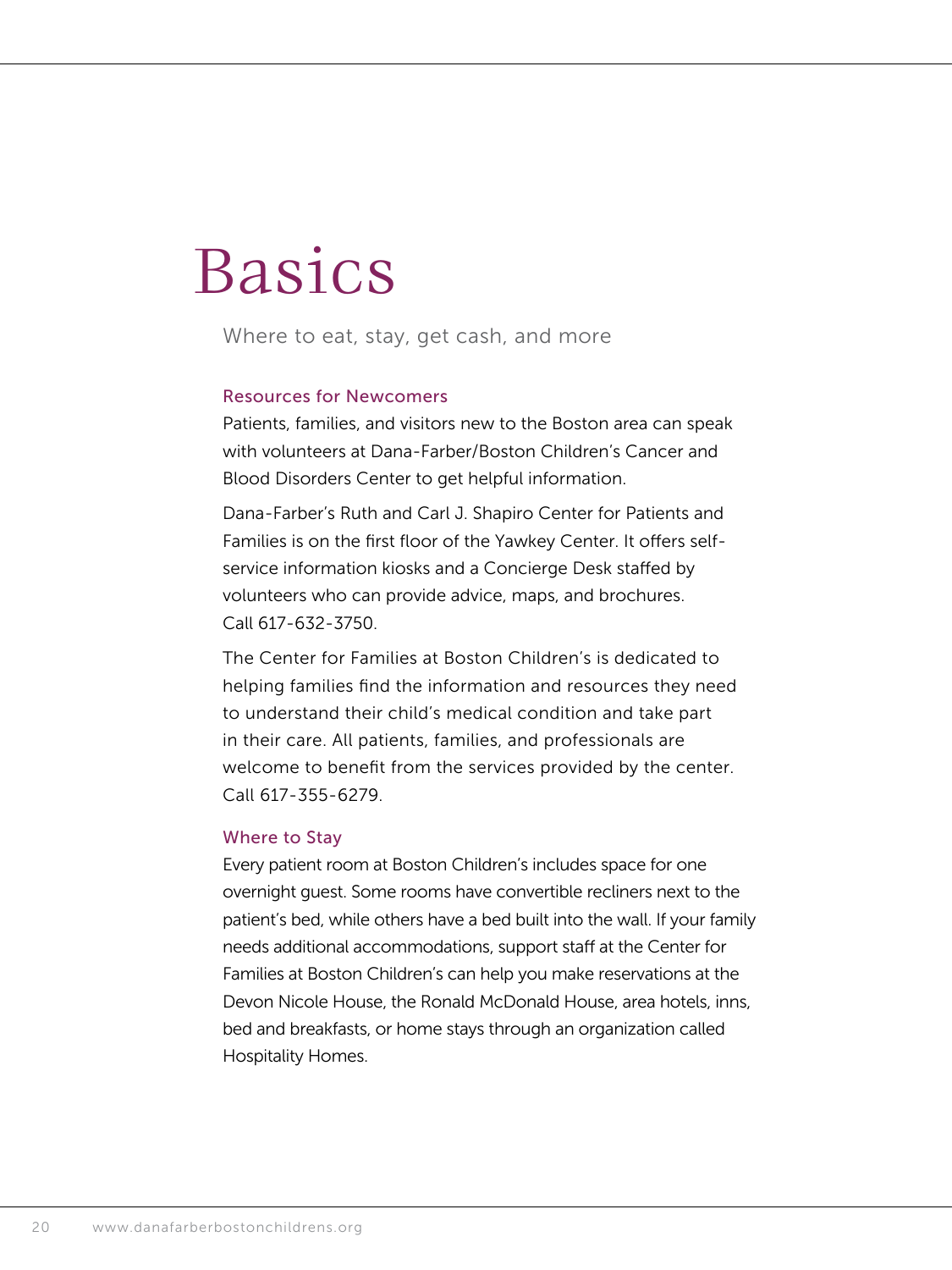

Because rooms at these locations are sometimes limited, try to reserve a space in advance by speaking with a resource specialist, whenever possible. You can visit the Center for Families at Boston Children's on Farley 1 or call 617-355-6279.

#### Where to Eat

The Longwood Medical Area has several eateries for patients and families. Boston Children's and Dana-Farber also offer options at their own cafeterias and restaurants:

- Lavine Family Dining Pavilion, Yawkey Center 3rd floor
- Café at Boston Children's, Farley basement
- Au Bon Pain, in Boston Children's main lobby

The Longwood Galleria, which is close to both Dana-Farber and Boston Children's, offers a food court and restaurant.

#### We are Tobacco-Free

To promote a healthy environment for patients, visitors, and staff, the use of tobacco products is prohibited at Dana-Farber and Boston Children's – including outdoor areas.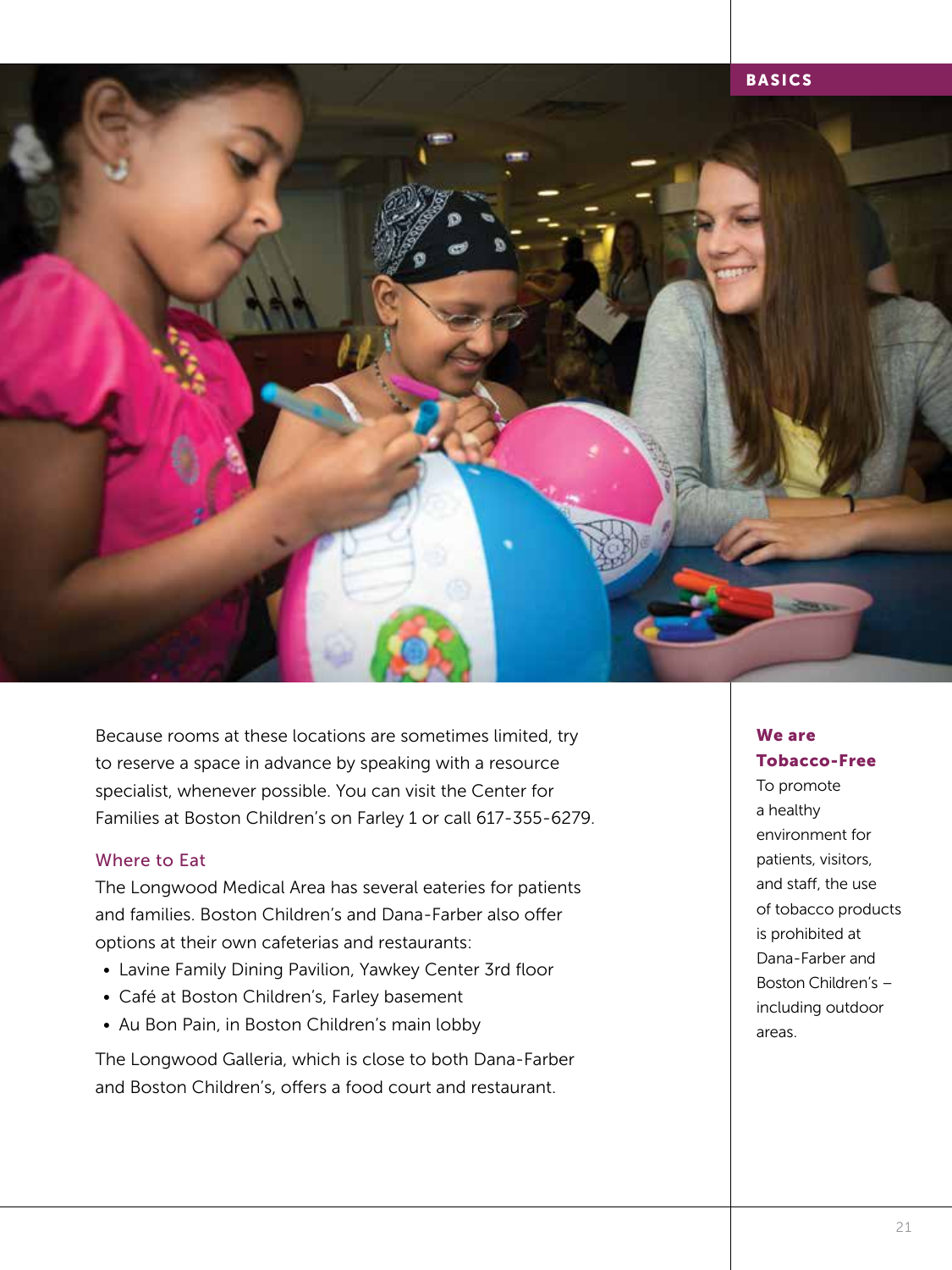Many additional restaurants, delis, and fast-food choices are available elsewhere in the area. To learn more, call Reception and Information Services at 617-355-6201, visit the Information Desk in the Boston Children's Main Lobby, or speak with one of the nurses at Boston Children's.



Banks and ATMs are located throughout the medical area, including:

- 435 Brookline Ave. (Citizens Bank; across the street from Dana-Farber's Mayer building)
- 300 Longwood Ave. (lobby of Boston Children's)
- 333 Longwood Ave. (Bank of America)
- 350 Longwood Ave. (Santander Bank; near the Longwood Avenue entrance of the Longwood Galleria)
- 375 Longwood Ave. (MASCO garage lobby)

The Boston Children's cashier on Farley 1 sells stamps, makes change, and cashes business checks. You may also cash up to \$25 in personal checks.

#### Gym Access

During inpatient stays, families can access BodyScapes Longwood, located at 77 Avenue Louis Pasteur, by presenting their parent/ guardian ID badge.

#### Where to Shop

Our gift shops sell magazines, books, greeting cards, fresh flowers, toys, and much more. At Boston Children's, the Trinkets and Treasures Gift Shop is located behind the main lobby reception desk. At Dana-Farber, the Friends' Corner Gift Shop is on Yawkey 1.

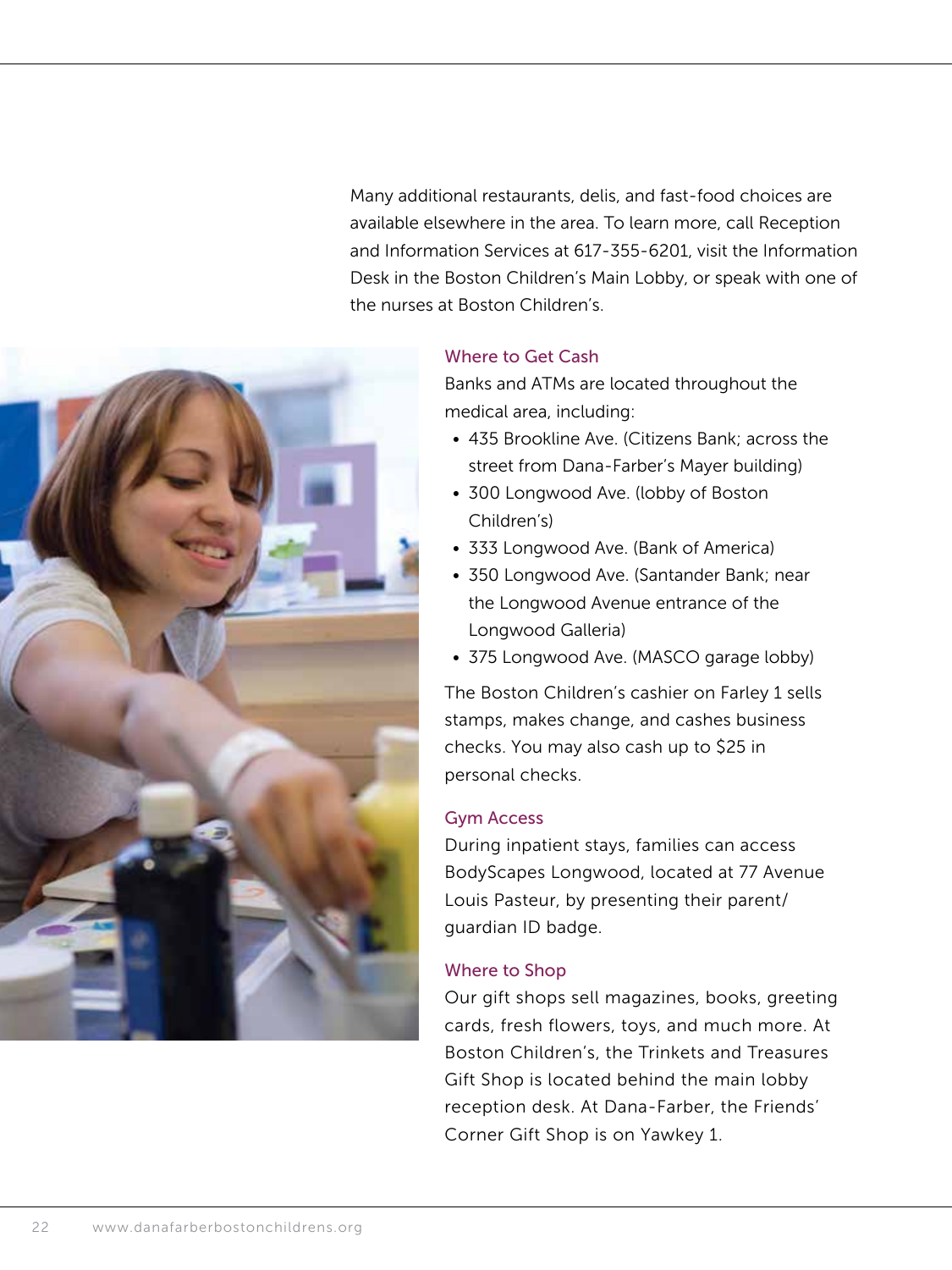#### Internet Access

Free wireless Internet access is available in most patient care areas at Dana-Farber and Boston Children's. If you don't have your own computer, you can use one in the Pediatric Hematology/Oncology Resource Room, Main 6, or borrow one from the Blum Pediatric Resource Room on Dana 3.

#### iPad Lending Program

At Dana-Farber, you can borrow an iPad or laptop by filling out a request form at the Blum Pediatric Resource Room or the Jimmy Fund Clinic front desk. iPads may also be borrowed from the Ruth and Carl J. Shapiro Center for Patients and Families, on the first floor of the Yawkey Center. The devices must be returned when the patient leaves Dana-Farber.

#### Onsite Laundry

Boston Children's offers access to on-site laundry facilities for parents of children staying in our inpatient units. Our nurses can show you where the facilities are located.

#### Mail for Inpatients

Young patients who require longer stays in the hospital love to receive cards and packages. Mail can be sent directly to the unit where your child is staying. The address is:

Child's Name Floor Number, Unit Boston Children's Hospital 300 Longwood Ave. Boston, MA 02115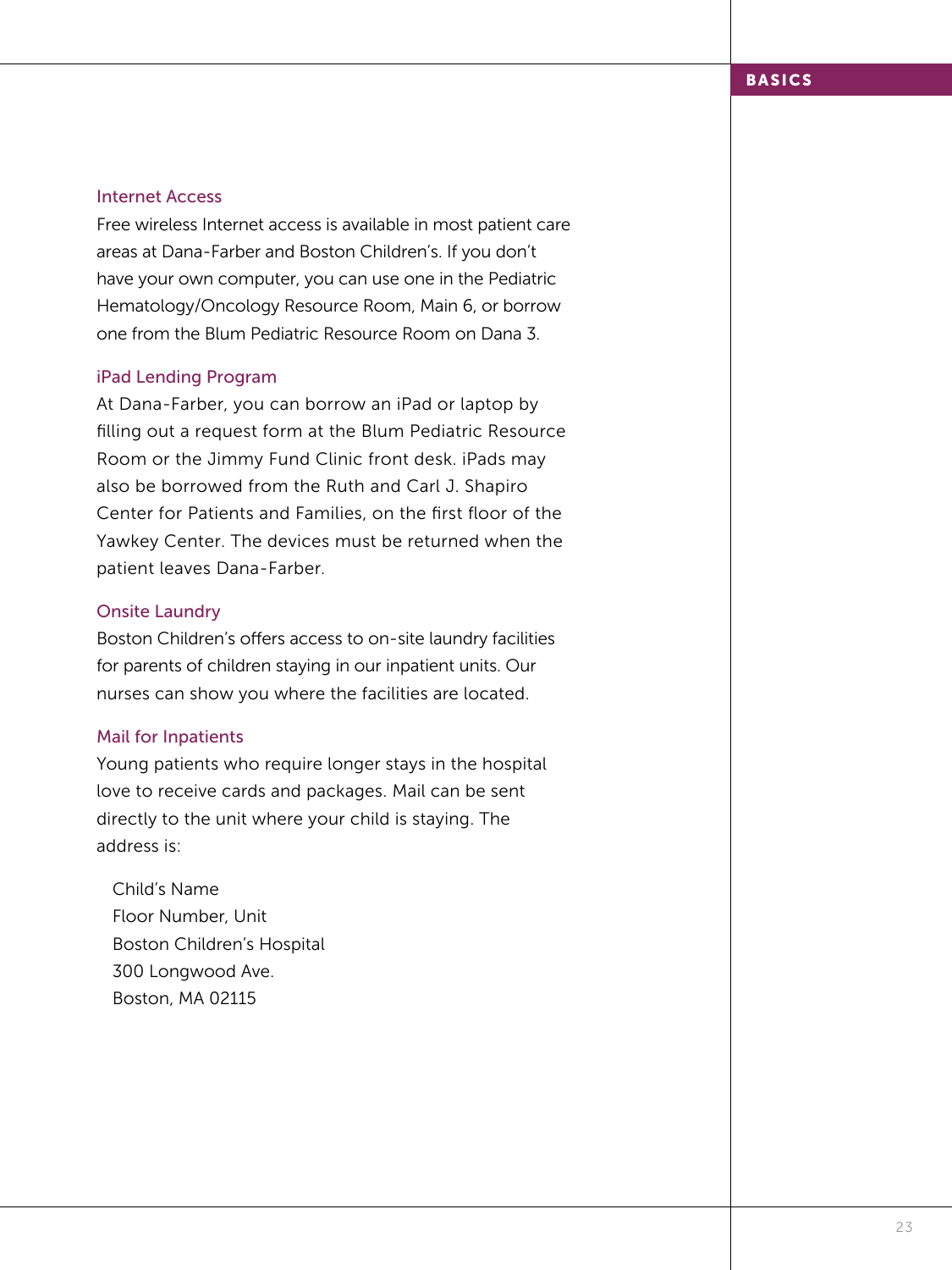#### Taking a Break

Whether you stay overnight at the hospital or visit as an outpatient, there are many areas where you and your family can take a break at Boston Children's or Dana-Farber:

- Art Gallery at Boston Children's, behind the reception desk in the main lobby
- Creative Arts Studio at Dana-Farber, in the Blum Resource Center on Yawkey 1
- Fish tank at Boston Children's, main lobby
- Healing Garden at Dana-Farber, Yawkey 3
- Inpatient activity rooms at Boston Children's (on the 6th floor and 9 NorthWest)
- Cohen Family Garden, an outdoor courtyard for oncology patients at Boston Children's, 6th floor
- Outpatient playroom in the Jimmy Fund Clinic, Dana 3
- Patient Entertainment Center at Boston Children's, main hospital building
- Blum Pediatric Resource Room at Dana-Farber, Dana 3
- Pediatric Hematology/Oncology Resource Room at Boston Children's, Main 6
- Playground at Boston Children's, located outside the Farley building (requires hospital employee supervision; open daily from 2–3:30 p.m.)
- Teen activity room at Boston Children's, 6 North
- Teen waiting area in the Jimmy Fund Clinic, Dana 3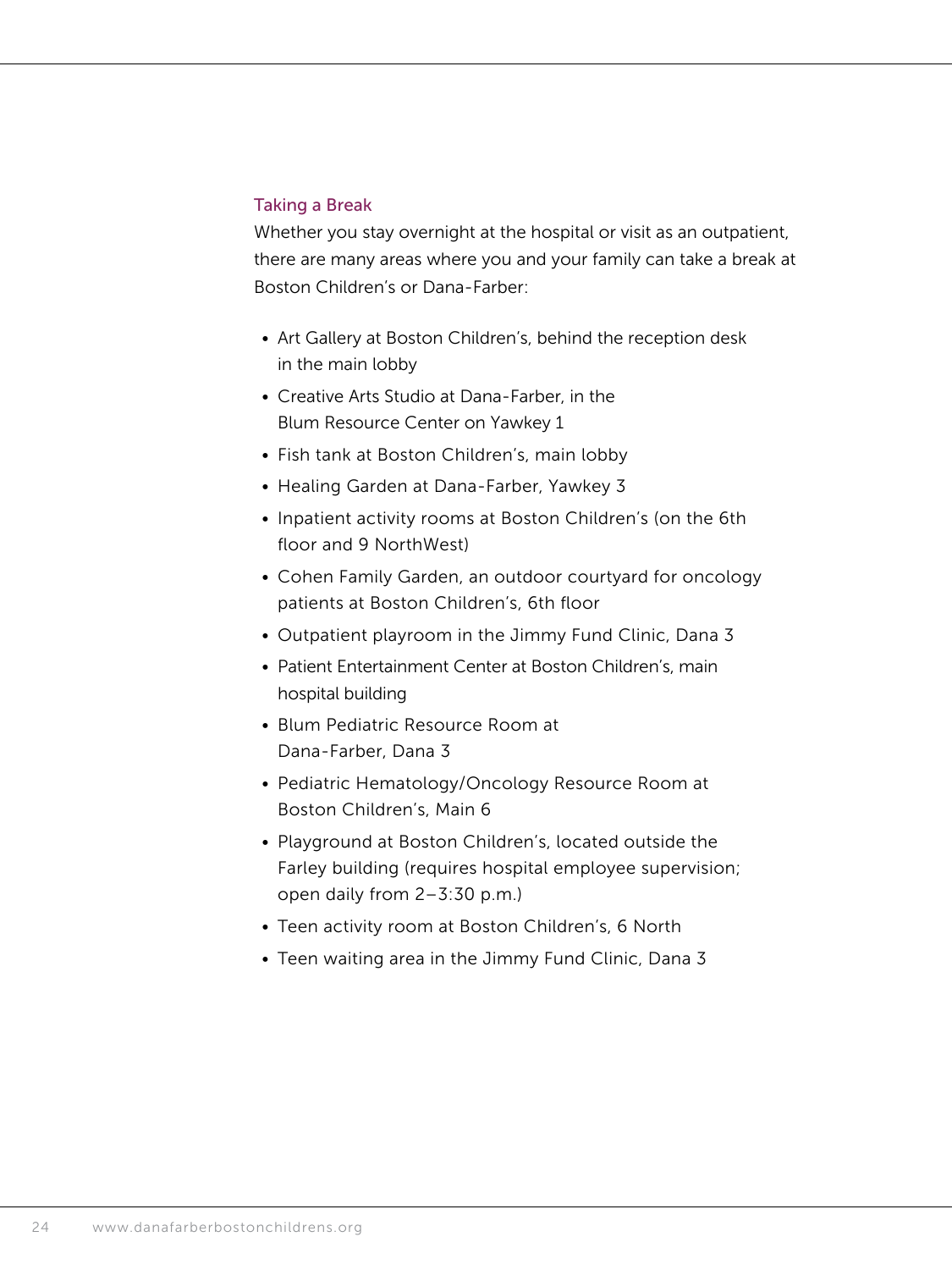## How to Help

Many patients and family members ask us how they can support Dana-Farber/Boston Children's Cancer and Blood Disorders Center and ease the experience of others. Here are some ways you may be able to help.



#### Donate Blood or Platelets

Cancer patients may need to replace blood and platelets lost during chemotherapy. If you are a family member or friend of a patient, you may consider donating blood or blood products such as platelets to help someone you love, or someone you've never met.

At Boston Children's Hospital Blood Donor Center, you can give blood or platelets. To donate blood or platelets at Boston Children's, call 617-355-6677 or visit *www.bostonchildrens.org* and click on "Ways to Help."

#### Become an Ambassador

Volunteer ambassadors at Dana-Farber serve as friendly hosts in blue vests who help patients and their families find their way around and learn more about Dana-Farber and Boston Children's. To inquire about becoming an ambassador, call 617- 632-3307 or email *volunteerservices@ dfci.harvard.edu.*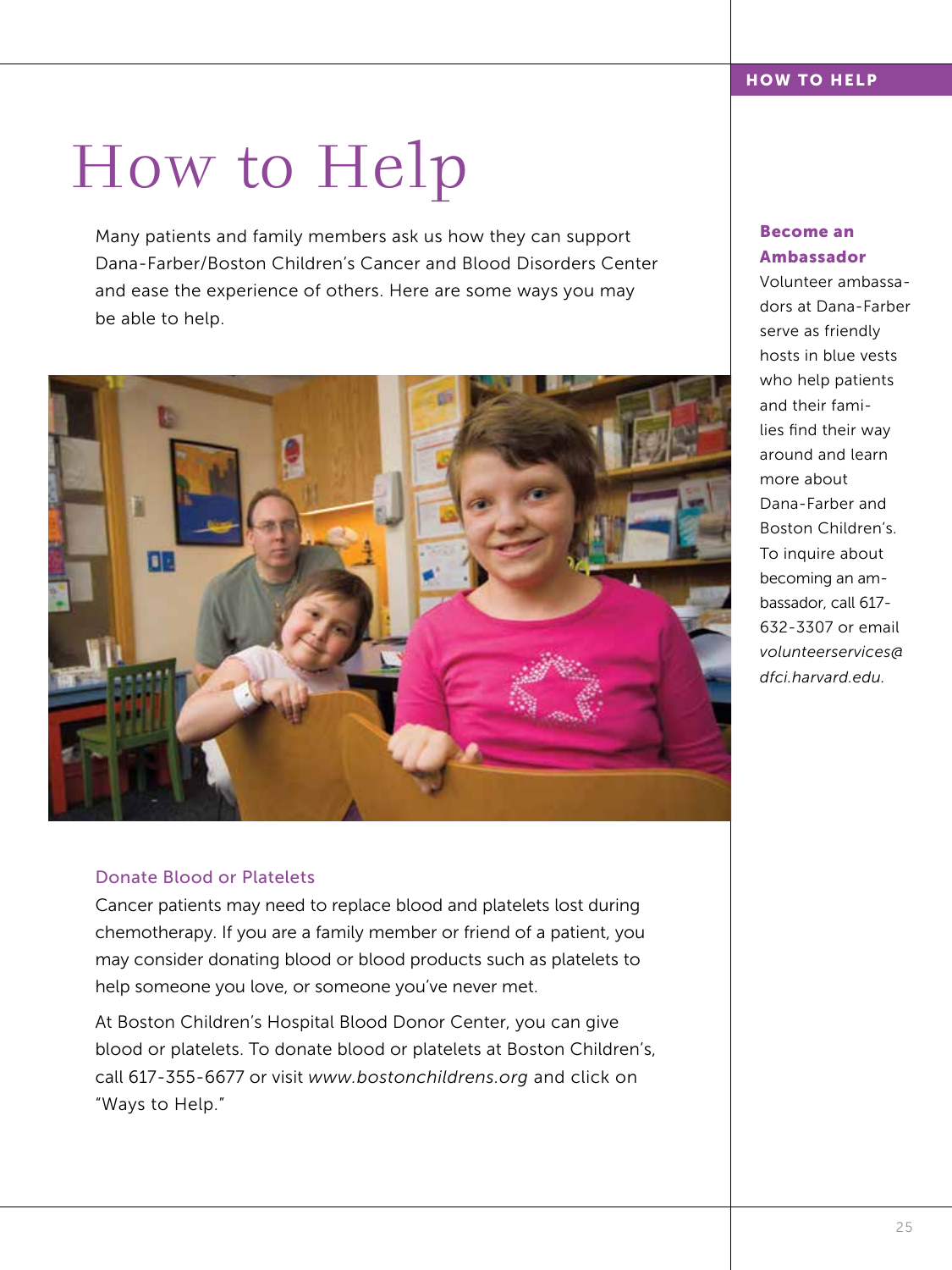

#### Join the Pediatric Patient and Family Advisory Council

The Pediatric Patient and Family Advisory Council at Dana-Farber/ Boston Children's Cancer and Blood Disorders Center consists of patients, family members, and staff who work together to improve and strengthen patient care at the cancer center.

The council serves as a resource to staff about patient-related issues, participating in the design of patient care areas and helping improve a wide range of processes. New members are welcome. Call 617-632-4319 or visit *www.dana-farber.org/pfac*.

#### Register to be a Stem Cell Donor

Only 30 percent of patients who need a stem cell transplant will find a matching donor within their own family. The remaining 70 percent search a worldwide database of unrelated donors, looking for their "miracle match" – someone who is willing to donate lifesaving cells.

Joining the National Marrow Donor Program's Be the Match® registry involves swabbing the inside of your mouth to get a small cell sample, but it also means that you'd be willing to donate your stem cells to a person in need, if called upon as a match.

Visit *www.dana-farber.org/nmdp* or call our marrow donor recruitment office at 617-632-2561 or toll-free 866-875-3324.

#### Volunteer

Volunteering at Dana-Farber or Boston Children's Hospital can be a rewarding experience. Many volunteers are cancer survivors, family members, or friends of someone with cancer. There are a variety of opportunities, such as greeting visitors, visiting inpatients, or working in a resource center.

Call 617-632-3307 or visit *www.dana-farber.org/volunteer*. At Boston Children's, call 617-355-7885 or visit *www.bostonchildrens.org* and click on "Ways to Help."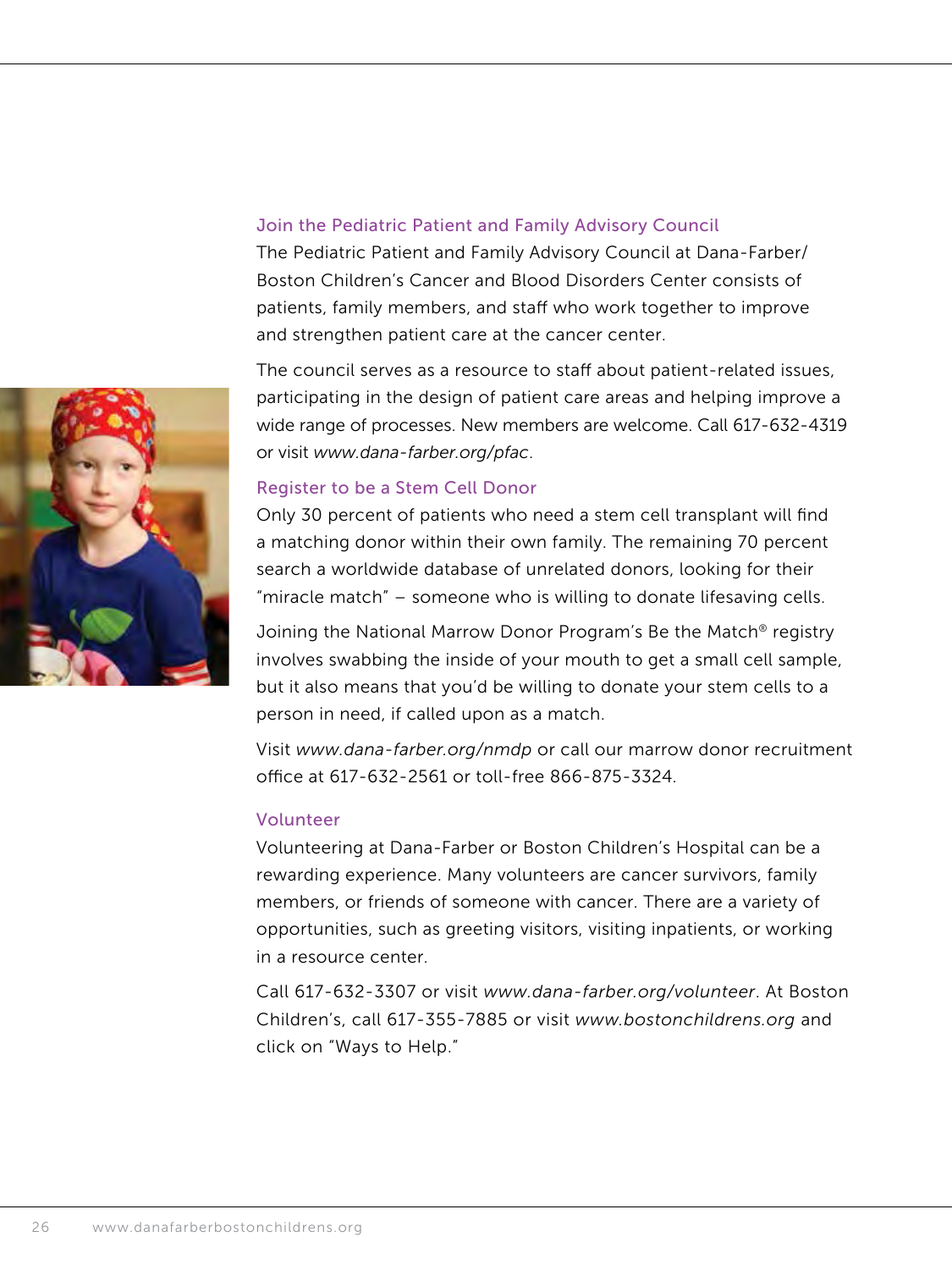### Phone Numbers

For patient care assistance, please call the following phone numbers: Jimmy Fund Clinic: 617-632-3270. *Call during business hours:* weekdays from 8 a.m. to 5 p.m.

#### Page Operator: 617-632-3352.

*Call during off hours:* weekdays before 8 a.m. or after 5 p.m., or anytime on holidays and weekends. Ask the page operator to page the pediatric hematology/oncology/stem cell transplant fellow on call.

#### *In the event of a life-threatening emergency, dial 911.*

Questions about your bill at Dana-Farber 866-408-4669 Questions about your bill at Boston Children's 617-355-7673

#### At Dana-Farber Cancer Institute

Jimmy Fund Clinic 617-632-3270 Blum Pediatric Resource Room 617-632-3900 Pediatric Psychosocial Services 617-632-5425 Dana-Farber page operator 617-632-3352

#### At Boston Children's Hospital

6 North 617-355-8066 6 East 617-355-8063 6 West 617-355-8069 9 Northwest 617-355-8096 Center for Families 617-355-6279 Boston Children's page operator 617-355-6369

#### At Brigham and Women's Hospital

Radiation Therapy 617-732-6310

#### Dana-Farber Cancer Institute

#### Boston Children's Hospital

450 Brookline Ave. Boston, MA 02215 617-632-5000

300 Longwood Ave. Boston, MA 02115 617-355-6000